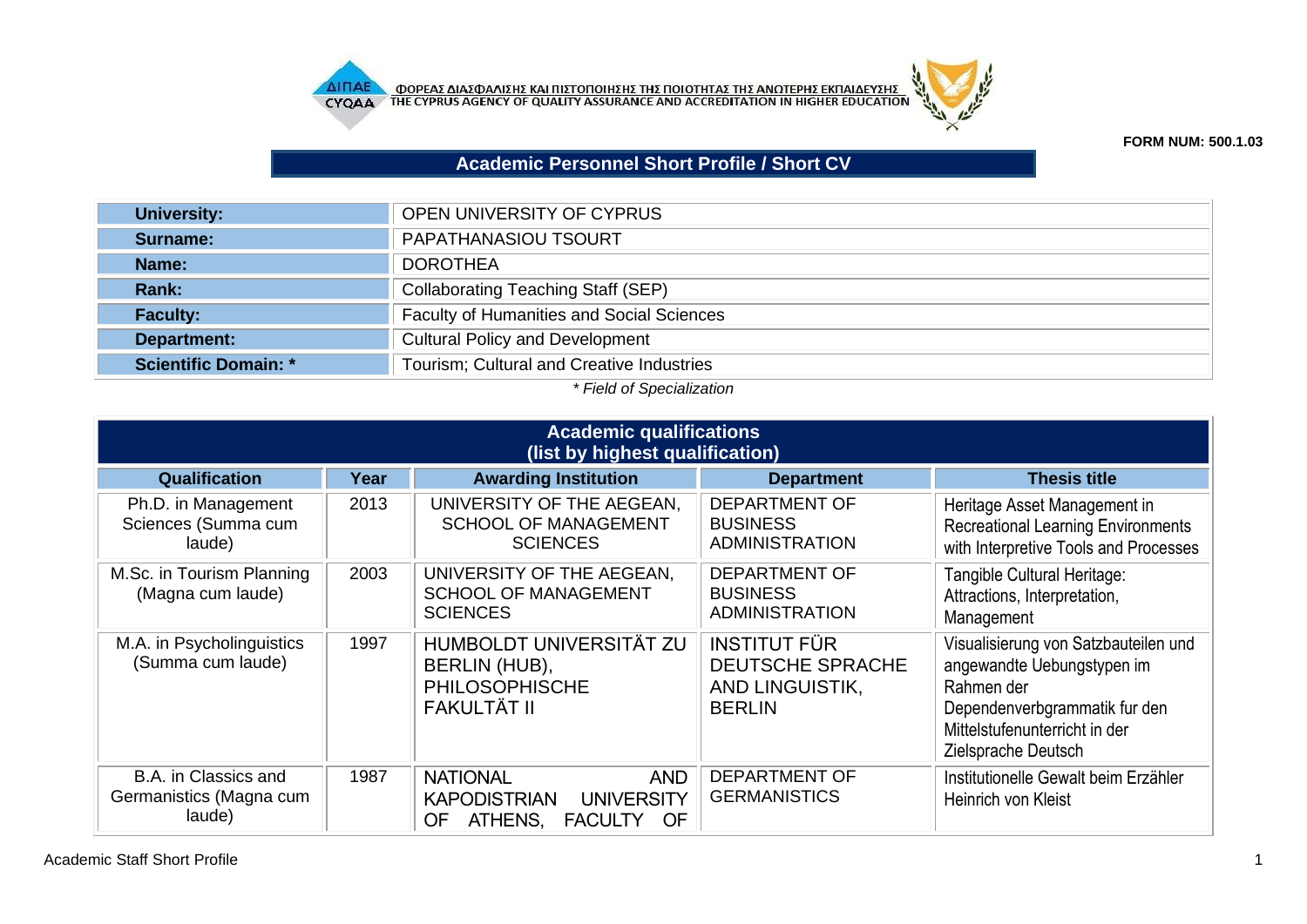| $\mathbf{r}$<br>PHIL |  |
|----------------------|--|
|                      |  |

|             | Employment history - List by the three (3) most recent |                                                                                                |                                          |                                                                                                                                                                                                                                                                                                                                            |  |  |
|-------------|--------------------------------------------------------|------------------------------------------------------------------------------------------------|------------------------------------------|--------------------------------------------------------------------------------------------------------------------------------------------------------------------------------------------------------------------------------------------------------------------------------------------------------------------------------------------|--|--|
|             | <b>Period of employment</b>                            |                                                                                                |                                          |                                                                                                                                                                                                                                                                                                                                            |  |  |
| <b>From</b> | To                                                     | <b>Employer</b>                                                                                | <b>Location</b>                          | <b>Position</b>                                                                                                                                                                                                                                                                                                                            |  |  |
| 2021        | σήμερα                                                 | ΔΗΜΟΣ ΠΑΓΓΑΙΟΥ                                                                                 | Ελευθερούπολις                           | Ερευνήτρια<br><b>INTERREG EUROPE 2014-2021</b><br>Priority: 4.1. Improving natural and cultural heritage policies<br>Lead Partner: Institute for Economic Development of Ourense<br>Province (INORDE), ES<br>Role: Subcontractor<br>Budget: €1,370,543.00<br>Duration: 01.06.2018-3105.20-23                                               |  |  |
| 2019        | σήμερα                                                 | <b>ARTIFACTORY AMKE</b><br>http://www.artifactory.eu                                           | Χίος                                     | Ερευνήτρια<br>Project: AD HOC Accessible and Digitalized Cultural Heritage for<br>persons with disabilities<br>Strand: Strategic Partnerships for Higher Education / 2019-1-MK01-<br>KA203-060269<br>Lead Partner: Ss. Cyril and Methodius University<br><b>Role: Partner</b><br>Budget: 259,874,00 €<br>Duration: 15-12-2019 - 14-06-2022 |  |  |
| 2019        | σήμερα                                                 | ΠΑΝΕΠΙΣΤΗΜΙΟ ΑΙΓΑΙΟΥ                                                                           | Χίος                                     | Μέλος ΣΕΠ Σχολή Επιστημών της Διοίησης, Τμήμα<br>Οικονομικής και Διοίκησης Τουρισμού, Μιχάλων 8, 82100<br>Χίος: http://www.tourem.aegean.gr                                                                                                                                                                                                |  |  |
| 2019        | σήμερα                                                 | ΠΑΝΕΠΙΣΤΗΜΙΟ ΙΩΑΝΝΙΝΩΝ                                                                         | Άρτα                                     | Τμήμα Πληροφορικής, Εργατήριο Γνώσης και Ευφυούς<br>Πληροφορικής (KIC LAB)., https://kic.uoi.gr/home-page/laboratory/                                                                                                                                                                                                                      |  |  |
| 2019        | 2020                                                   | ΑΝΟΙΚΤΟ ΠΑΝΕΠΙΣΤΗΜΙΟΥ ΚΥΠΡΟΥ<br>http://www.ouc.ac.cy/web/guest/hom<br>$\underline{\mathbf{e}}$ | B1 33, Latsia 2220,<br>Cyprus            | Μέλος ΣΕΠ στο Μεταπτυχιακό Πρόγραμμα Σπουδών «Πολιτιστική<br>Πολιτισκή και Ανάπτυξη»                                                                                                                                                                                                                                                       |  |  |
| 2017        | 2020                                                   | <b>EMHNIKO ANOIKTO</b><br>ΠΑΝΕΠΙΣΤΗΜΙΟ<br>https://www.eap.gr/en/                               | 18 Aristotelous Street,<br>26335, Patras | Μέλος ΣΕΠ στο Μεταπτυχιακό Πρόγραμμα Σπουδών «Πολιτιστική<br>Πολιτική και Διαχείριση»                                                                                                                                                                                                                                                      |  |  |
| 01.09.201   | 31.08.202                                              | <b>ARTIFACTORY AMKE</b>                                                                        |                                          | Ερευνήτρια                                                                                                                                                                                                                                                                                                                                 |  |  |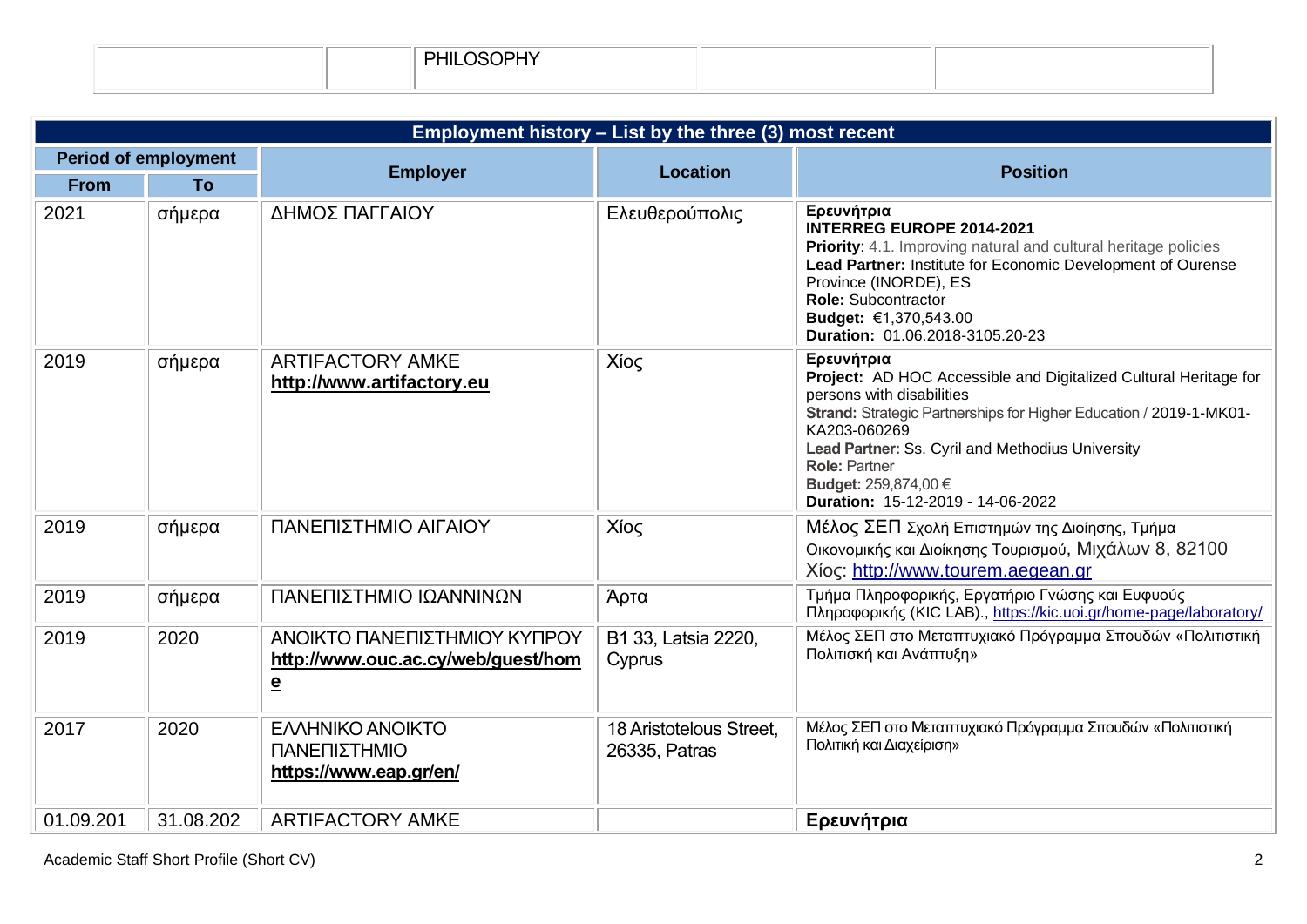| 8                           | $\Omega$                    | http://www.artifactory.eu                                                                                          |                                                               | TOURIBOOST/2018-1-TR01-KA203-058344<br>"Reorienting tourism education with digital, social and<br>intercultural competences to support local stakeholders<br>tackle strategic innovation in heritage tourism"<br><b>STRAND:</b> Strategic Partnerships for Higher Education<br>Lead Partner: NEU University Konya, Turkey<br><b>Role: Project Designer</b><br>Budget: 238.980,00 €<br><b>Duration: 01.09.2018-</b> |
|-----------------------------|-----------------------------|--------------------------------------------------------------------------------------------------------------------|---------------------------------------------------------------|--------------------------------------------------------------------------------------------------------------------------------------------------------------------------------------------------------------------------------------------------------------------------------------------------------------------------------------------------------------------------------------------------------------------|
| 24.07.201<br>$\overline{7}$ | 23.06.202<br>$\overline{0}$ | ΚΕΝΤΡΟ ΕΠΑΓΓΕΛΜΑΤΙΚΗΣ<br>ΚΑΤΑΡΤΙΣΗΣ ΤΗΣ ΠΕΡΙΦΕΡΕΙΑΚΗΣ<br>ΕΝΟΤΗΤΑΣ ΛΕΣΒΟΥ Α.Ε.-<br>Κ.Ε.Κ.Α.Π.Ε.Λ. Α.Ε. Κε.Δι.Βι.Μ.2 | Καβέτσου 36, Κτίριο<br><b>ΙΙΙ</b> , 81100 Μυτιλήνη,<br>Ελλάδα | Εκπαιδεύτρια<br>Project: BMP/1.2/2627/2017/BALKAN MED INNOVA<br>Balkan-Mediterranean Centre for Entrepreneurship and<br>Innovation<br>Lead Partner: Technological Educational Institute of<br><b>Epirus, Department of Computer Engineering</b><br><b>Role: Trainer</b><br>Budget: 919.544.95 €<br><b>Duration: 24.07.2017-23.07.2019</b>                                                                          |
| $01 - 12 -$<br>2018         | 31.12.201<br>8              | ΚΕΝΤΡΟ ΕΠΑΓΓΕΛΜΑΤΙΚΗΣ<br>ΚΑΤΑΡΤΙΣΗΣ ΤΗΣ ΠΕΡΙΦΕΡΕΙΑΚΗΣ<br>ΕΝΟΤΗΤΑΣ ΛΕΣΒΟΥ Α.Ε.-<br>K.E.K.A.Π.Ε.Λ. Α.Ε. Κε.Δι.Βι.Μ.2 | Καβέτσου 36, Κτίριο<br><b>ΙΙΙ, 81100 Μυτιλήνη,</b><br>Ελλάδα  | Ερευνήτρια<br><b>ERASMUS + 2014-2020</b><br><b>Project: EACEA-27-2017 "CULTVET. Joint Qualification</b><br>in the field of Cultural Tourism"<br>Lead Partner: CAMARA OFICIAL DE COMERCIO<br><b>INDUSTRIA Y NAVEGACION DE SEVILLA</b><br><b>Role: Heritage Expert</b>                                                                                                                                               |
| $01 - 12 -$<br>2018         | 31.12.201<br>8              | ΕΠΙΜΕΛΗΤΗΡΙΑΚΟΣ<br>ΟΜΙΛΟΣ ΑΝΑΠΤΥΞΗΣ<br>ΕΛΛΗΝΙΚΩΝ ΝΗΣΙΩΝ -<br>E.O.A.E.N.                                            | Μιχαήλ Λιβανού 52,<br>82132 Χίος, Ελλάδα                      | Ερευνήτρια<br>ERASMUS + 2014-2020<br>Project: EACEA-27-2017 "CULTVET. Joint Qualification<br>in the field of Cultural Tourism"<br>Lead Partner: CAMARA OFICIAL DE COMERCIO<br><b>INDUSTRIA Y NAVEGACION DE SEVILLA</b><br>Role: Heritage Expert                                                                                                                                                                    |
| 15.12.201                   | 28.02.202                   | ΔΟΜΗ ΑΝΑΠΤΥΞΗΣ Ι.Κ.Ε.                                                                                              | Ομονοίας 133                                                  | Ερευνήτρια                                                                                                                                                                                                                                                                                                                                                                                                         |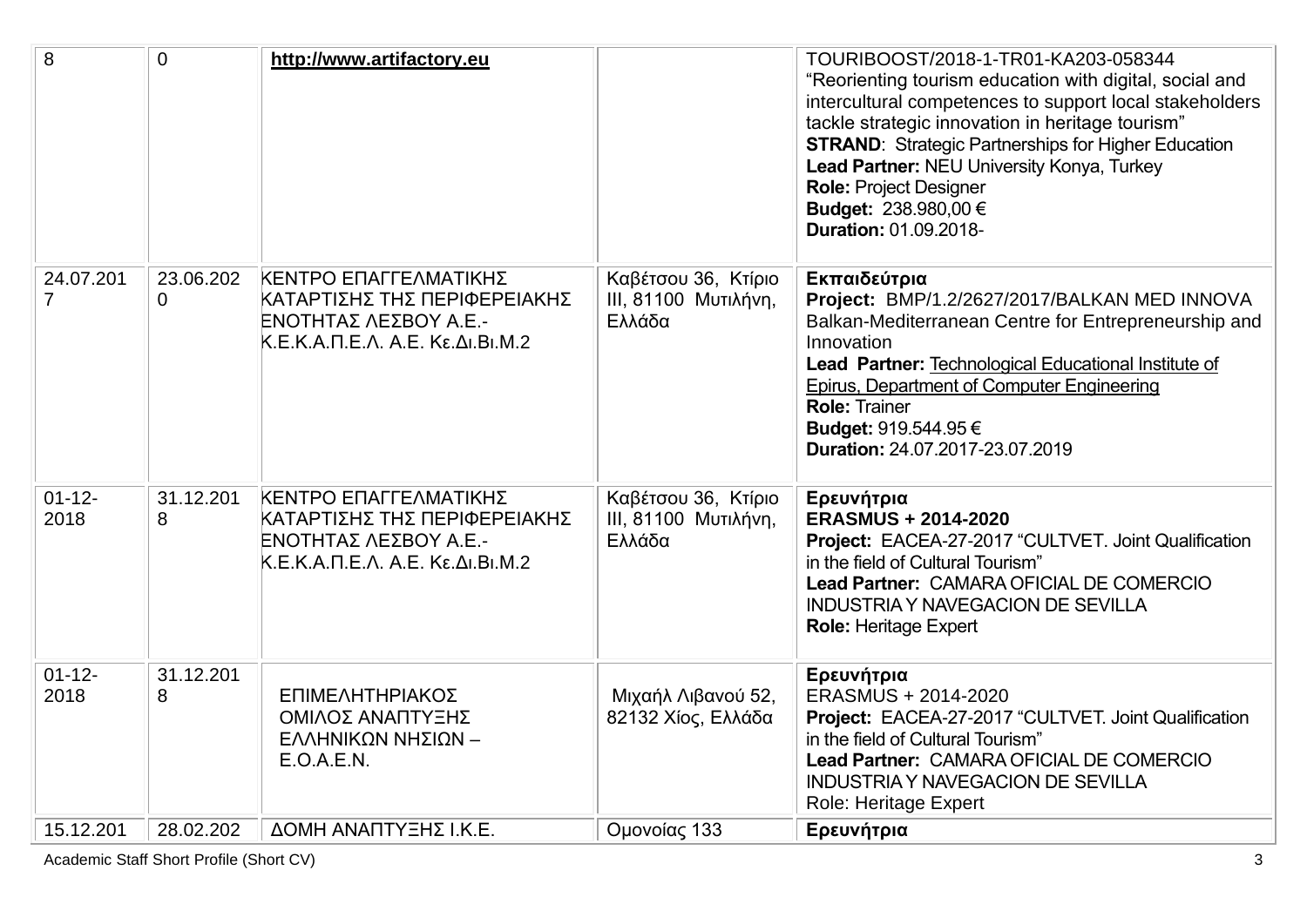| $\overline{7}$              |                |                                                  | 65403<br>Καβάλα, Ελλάδα                                                                          | <b>INTERREG BALKAN-MEDITERRANEAN TCP 2014-</b><br>2020<br><b>Project: INNOVIMENTOR "Generating SME product</b><br>and process innovation with a new tourism mobility<br>model, stakeholder alliances and skills alliances to<br>facilitate the market uptake of local enterprises in<br>remote and sparsely populated areas<br>Specific Objective: 1.2: Innovative territories<br>Website:http://www.interreg.gr/images/news-en/Balkan-<br>Mediterranean/120317/BMP.PassResultsPA1.pdf<br><b>PRIORITY AXIS 1.1:</b> Entrepreneurship & Innovation<br>Lead Partner: UNIVERSITY OF THE AEGEAN<br><b>Role: Project Designer</b><br>Budget: 989. 949,00 €        |
|-----------------------------|----------------|--------------------------------------------------|--------------------------------------------------------------------------------------------------|--------------------------------------------------------------------------------------------------------------------------------------------------------------------------------------------------------------------------------------------------------------------------------------------------------------------------------------------------------------------------------------------------------------------------------------------------------------------------------------------------------------------------------------------------------------------------------------------------------------------------------------------------------------|
| 15.12.201<br>7              | 28.02.202<br>1 | <b>COMITECH A.E</b>                              | Επιστημονικό και<br>Τεχνολογικό Πάρκο<br>Ηπείρου University<br>Campus, 45110<br>Ιωάννινα, Ελλάδα | Ερευνήτρια<br><b>INTERREG BALKAN-MEDITERRANEAN TCP 2014-</b><br>2020<br>Project: INNOVIMENTOR "Generating SME product<br>and process innovation with a new tourism mobility<br>model, stakeholder alliances and skills alliances to<br>facilitate the market uptake of local enterprises in<br>remote and sparsely populated areas<br>Specific Objective: 1.2: Innovative territories<br>Website:http://www.interreg.gr/images/news-en/Balkan-<br>Mediterranean/120317/BMP.PassResultsPA1.pdf<br><b>PRIORITY AXIS 1.1:</b> Entrepreneurship & Innovation<br>Lead Partner: UNIVERSITY OF THE AEGEAN<br><b>Role: Project Designer</b><br>Budget: 989. 949,00 € |
| 15.12.201<br>$\overline{7}$ | 15.12.201<br>8 | <b>CULTURE POLIS</b><br>http://culturepolis.org/ | Αλεποχώρι<br>Καμάρας, Κέρκυρα,<br>Ελλάδα                                                         | Ερευνήτρια<br><b>INTERREG BALKAN-MEDITERRANEAN TCP 2014-</b><br>2020<br><b>Project: INNOVIMENTOR "Generating SME product</b><br>and process innovation with a new tourism mobility<br>model, stakeholder alliances and skills alliances to                                                                                                                                                                                                                                                                                                                                                                                                                   |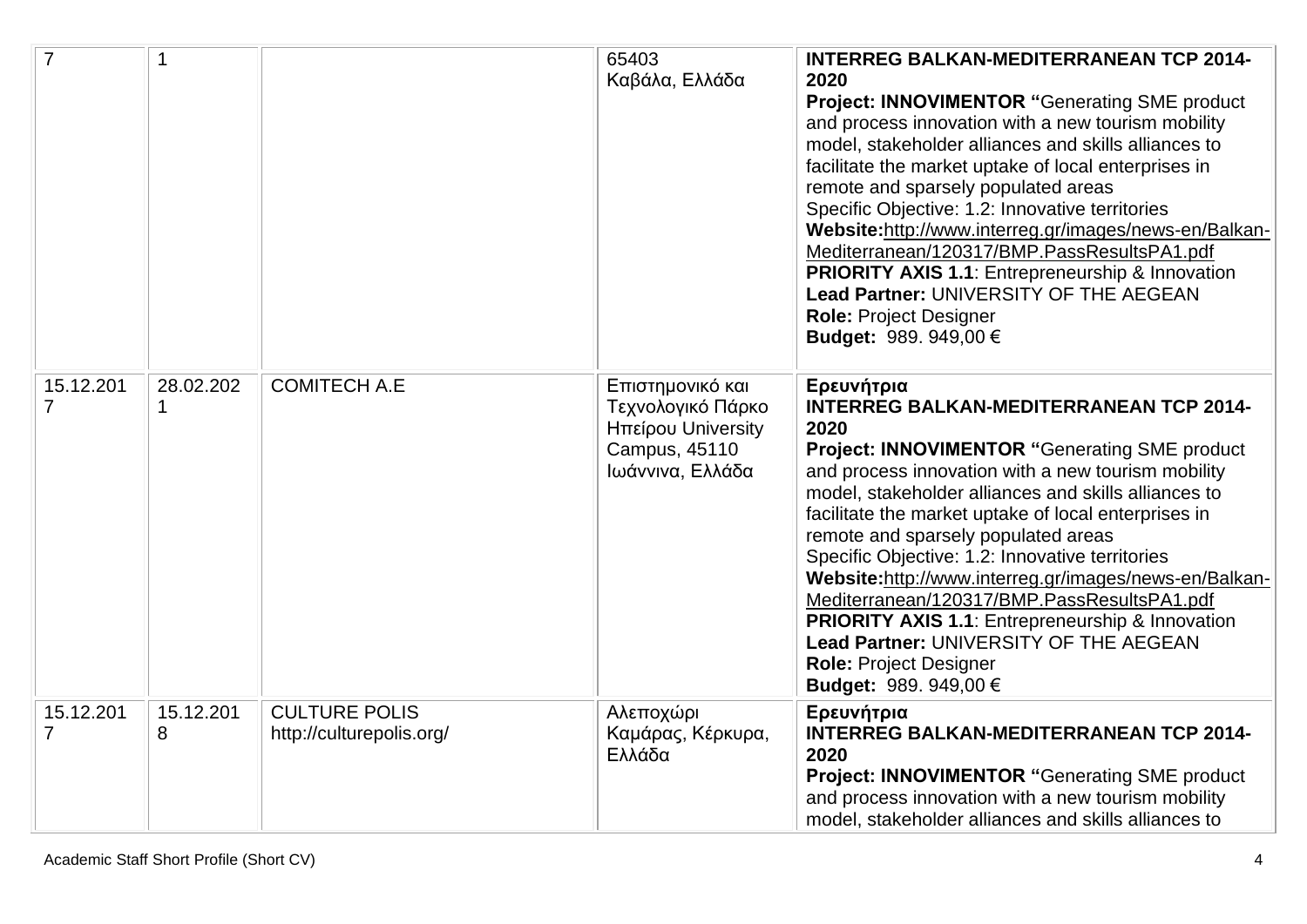|                |                             |                                                                       |                                          | facilitate the market uptake of local enterprises in<br>remote and sparsely populated areas<br>Specific Objective: 1.2: Innovative territories<br>Website:http://www.interreg.gr/images/news-en/Balkan-<br>Mediterranean/120317/BMP.PassResultsPA1.pdf<br><b>PRIORITY AXIS 1.1:</b> Entrepreneurship & Innovation<br>Lead Partner: UNIVERSITY OF THE AEGEAN<br><b>Role: Project Designer</b><br>Budget: 989. 949,00 €                  |
|----------------|-----------------------------|-----------------------------------------------------------------------|------------------------------------------|----------------------------------------------------------------------------------------------------------------------------------------------------------------------------------------------------------------------------------------------------------------------------------------------------------------------------------------------------------------------------------------------------------------------------------------|
| 01.03.201<br>6 | 30.09.201<br>$\overline{7}$ | <b>CULTURE POLIS</b><br>http://culturepolis.org/                      | Αλεποχώρι<br>Καμάρας, Κέρκυρα,<br>Ελλάδα | Ερευνήτρια<br><b>COSME 2014-2020</b><br>COS-TOUR-2015-3-04<br>Project: DIVERTIMENTO/699493 Diversifying tourism<br>offers in peripheral destinations with heritage-based<br>products and services, stakeholder-skills alliances to<br>internationalize locally operating micro-enterprises<br>Website: http://divertimentoenterprise.eu/<br><b>Lead Partner: CULTUREPOLIS</b><br><b>Role: Project Designer</b><br>Budget: 312 329,00 € |
| 01.05.201<br>5 | 31.05.201<br>6              | <b>CULTURE POLIS</b><br>http://culturepolis.org/                      | Αλεποχώρι<br>Καμάρας, Κέρκυρα,<br>Ελλάδα | Διαχειρίστρια<br><b>CREATIVE EUROPE 2014-2020</b><br><b>CE Culture Cooperation Projects 2015</b><br>Category 1 - Smaller scale cooperation projects<br>Project: 2015/1630/001-001CAI: Citizen Artist<br><b>Incubator</b><br>Website: http://www.citizenartist.eu/<br><b>Lead Partner: CULTURE POLIS</b><br><b>Role: Coordinator</b><br>Budget: 331 806,99 €                                                                            |
| 01.09.201<br>3 | 31.09-<br>2015              | <b>MEDITERRANEAN CENTER FOR</b><br>THE ENVIRONMENT<br>www.medcenv.org | Πολυνείκους 2, 174<br>55 Αθήνα, Ελλάδα   | Εκπαιδεύτρια<br>LIFE LONG LEARNING PROGRAMME 2007-2013<br>Project: HeriQ - "Heritage Story Telling - Quality<br>Interpretation"<br>Leonardo da Vinci Transfer of Innovation Project № 2013-<br>1-BG1-LEO05-08769                                                                                                                                                                                                                       |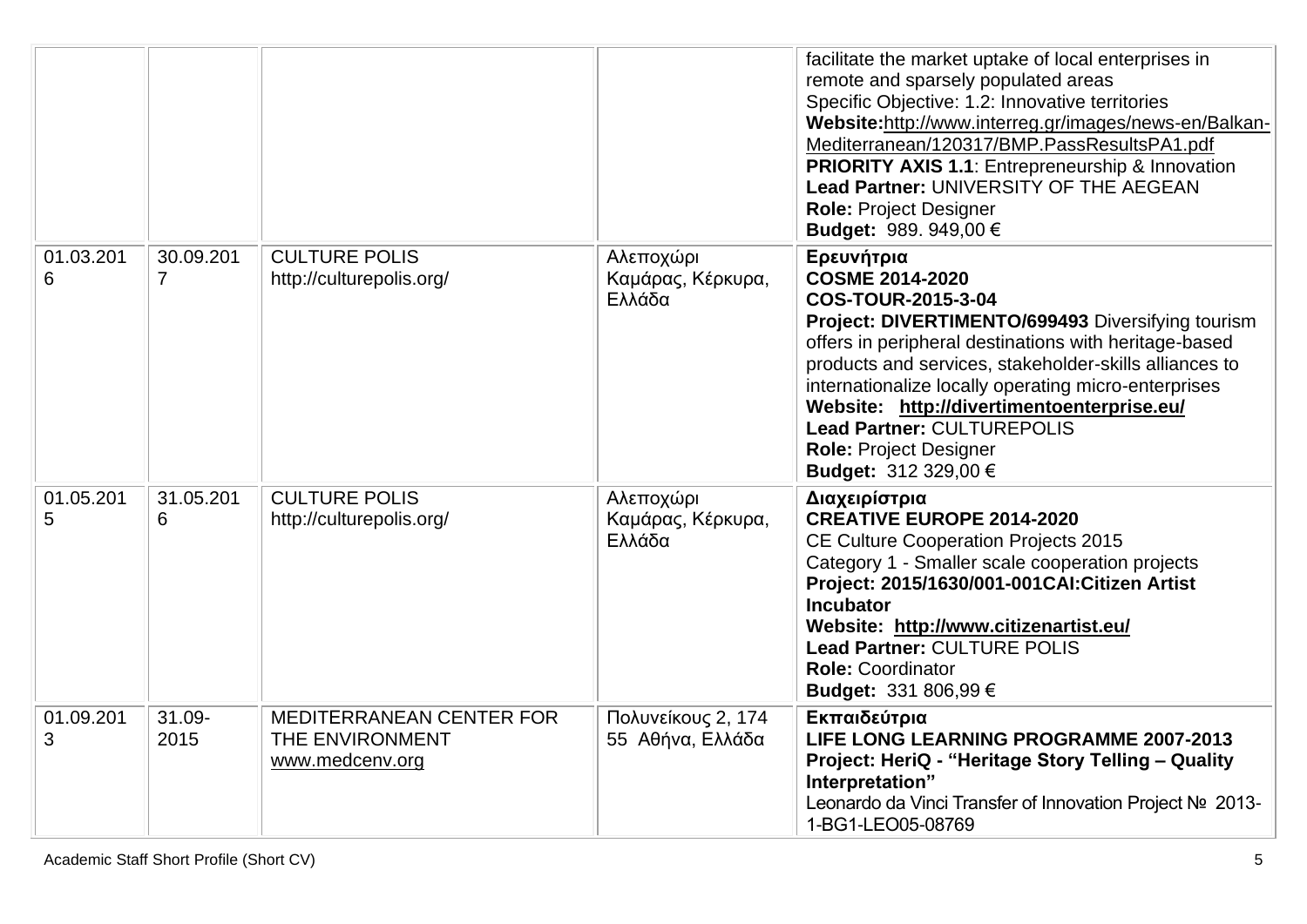|                |                   |                                            |                                                                           | <b>Lead Partner: NASB (National Association for Small</b><br>and Medium Enterprises Bulgaria)<br>Role: Training programme for the professional<br>performance of the target groups of mountain, tourism<br>and museum guides<br>Duration: 01.09.2013-31.09-2015<br>Website: http://herig.org/                                                                                                                                                                                                                                                                                                                                                                                                                                                                                           |
|----------------|-------------------|--------------------------------------------|---------------------------------------------------------------------------|-----------------------------------------------------------------------------------------------------------------------------------------------------------------------------------------------------------------------------------------------------------------------------------------------------------------------------------------------------------------------------------------------------------------------------------------------------------------------------------------------------------------------------------------------------------------------------------------------------------------------------------------------------------------------------------------------------------------------------------------------------------------------------------------|
| 01.01.201<br>4 | 30.06<br>2016     | ΑΝΑΠΤΥΞΙΑΚΗ ΕΤΑΙΡΕΊΑ ΔΡΑΜΑΣ<br>www.aned.gr | Κωνσταντινουπόλεω<br>ς 8, 66133 Δράμα,<br>Ελλάδα                          | Ερευνήτρια και Συντονίστρια<br>EUROPEAN NEIGHBORHOOD AND PARTNERSHIP<br><b>INSTRUMENT</b><br><b>JOINT OPERATION PROGRAMME BLACK SEA</b><br><b>BASIN 2007-2013</b><br><b>Priority 1.</b> Supporting cross border partnerships for<br>economic and social development based on combined<br>resources,<br><b>Measure 1.2</b> Creation of tourism networks in order to<br>promote joint tourism development initiatives and<br>traditional products<br>Project: 282/48077 ALECTOR: "Collaborative<br>Networks of Multilevel Actors to advance quality<br>standard for heritage tourism at Cross Border Level"<br><b>Budget: 1.184.327,01EUR</b><br><b>Duration:</b><br>Lead Partner: DRAMA DEVELOPMENT S.A. (D.D.<br>S.A), GREECE<br>Role: Project Designer<br>Website: http://alector.org/ |
| 01.01.201<br>5 | 31.12.06.<br>2015 | ΠΑΝΕΠΙΣΤΗΜΙΟ ΑΙΓΑΙΟΥ<br>www.aegean.gr      | Λόφος<br>Πανεπιστημίου,<br>Κτίριο Διοίκησης,<br>81100 Μυτιλήνη,<br>Ελλάδα | Εκπαιδεύτρια<br><b>EUROPEAN SOCIAL FUND 2007-2013</b><br>ESPA NATIONAL FUNDS 2007-2013<br><b>Project:</b> The PEGA PROJECT: "Updating the<br>Knowledge of Tourism Professionals"<br>Project: 01.01.2015-31.12.06. 2015<br>Lead Partner: UNIVERSITY OF THE AEGEAN<br><b>Role: Trainer</b><br>Website: http://tourism-pega.aegean.gr                                                                                                                                                                                                                                                                                                                                                                                                                                                      |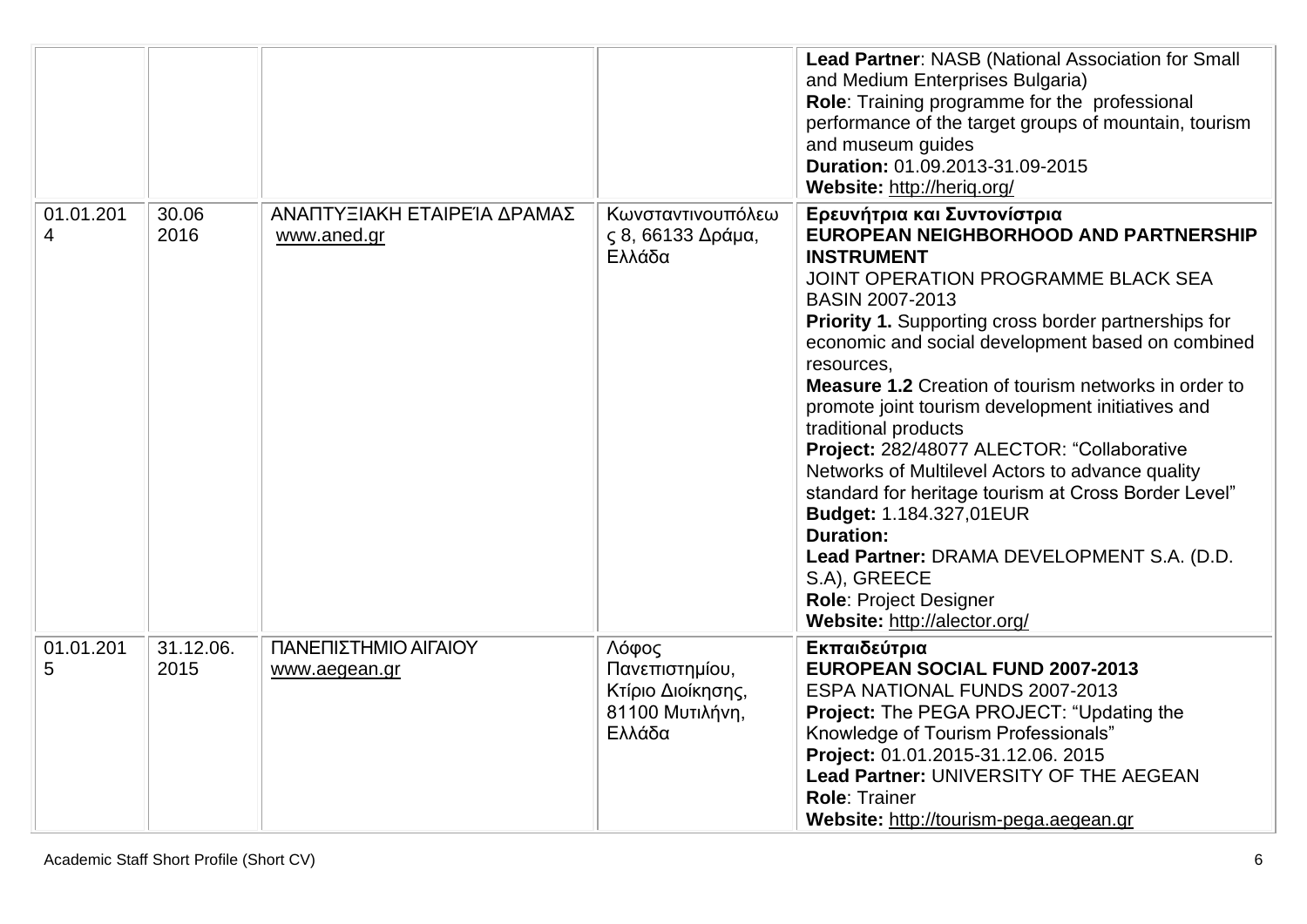| 01.01.201<br>$\overline{2}$ | 30.12.201<br>4    | DEVELOPMENT AGENCY OF<br><b>WESTERN MAKEDONIA (ANKO)</b><br>www.anko.gr | Φον Καραγιάννη 1-3,<br>50100 Κοζαάνη<br>Ελλάδα                            | Εκπαιδεύτρια<br><b>INTERREG IVC 2007-2013</b><br><b>Priority 2: Risk Prevention</b><br><b>Subtheme: Water Management</b><br>Project: 1006R4/TRAP: "Territories of River Action<br>Plans"<br>Lead Partner: KAINUU ETU LTD, FINLAND<br>Project Budget: 2.120.000,00 €<br><b>Duration:</b><br><b>Role: Heritage Expert</b><br>Website: http://trapproject.eu/                                                                                                                                                                                                                                                                                                                                                                                                                         |
|-----------------------------|-------------------|-------------------------------------------------------------------------|---------------------------------------------------------------------------|------------------------------------------------------------------------------------------------------------------------------------------------------------------------------------------------------------------------------------------------------------------------------------------------------------------------------------------------------------------------------------------------------------------------------------------------------------------------------------------------------------------------------------------------------------------------------------------------------------------------------------------------------------------------------------------------------------------------------------------------------------------------------------|
| $01.03 -$<br>2011           | $01.03 -$<br>2011 | ΠΑΝΕΠΙΣΤΗΜΙΟ ΑΙΓΑΙΟΥ<br>www.aegean.gr                                   | Λόφος<br>Πανεπιστημίου,<br>Κτίριο Διοίκησης,<br>81100 Μυτιλήνη,<br>Ελλάδα | Ερευνήτρια και Συντονίστρια<br>SOUTH EAST EUROPE TRANSNATIONAL<br><b>COOPERATION PROGRAMME 2007-2013</b><br>AoI 3: DEVELOPMENT OF TRANSNATIONAL<br>SYNERGIES FOR SUSTAINABLE GROWTH AREAS.<br>Priority 4.3: PROMOTE THE USE OF CULTURAL<br><b>VALUES FOR DEVELOPMENT</b><br>Project: SEE/B/0016/4.3/X SAGITTARIUS "Launching<br>(g)local level heritage entrepreneurship: strategies and<br>tools to unite forces, safeguard the place, mobilize<br>cultural values, deliver the experience"<br>Budget: 2.489.980,00 €<br>Duration: 01.03-2011-31.08 2014<br>Lead Partner: UNIVERSITY OF THE AEGEAN,<br><b>GREECE</b><br>Role: Project Designer, Principal Researcher,<br><b>Communication Coordinator</b><br>Website: http://www.see-tcp-project-<br>sagittarius.eu/index.php/en/ |
| $01.10 -$<br>2009           | 32.12.<br>2010    | <b>EUROMEDITERRANEAN</b><br>UNIVERSITY (EMUNI)<br>https://emuni.si/     | <b>Trevisini Palace</b><br>Kidričevo nabrežje 2<br>6330 Piran, Slovenia   | Ερευνήτρια<br>EUROPEAN NEIGHBORHOOD AND PARTNERSHIP<br><b>INSTRUMENT</b><br>Project: : THE EMUNI ENPI PROJECT<br>Duration: 01.10-2009 -32.12. 2010<br><b>LEAD PARTNER: EUROMEDITERRANEAN</b>                                                                                                                                                                                                                                                                                                                                                                                                                                                                                                                                                                                       |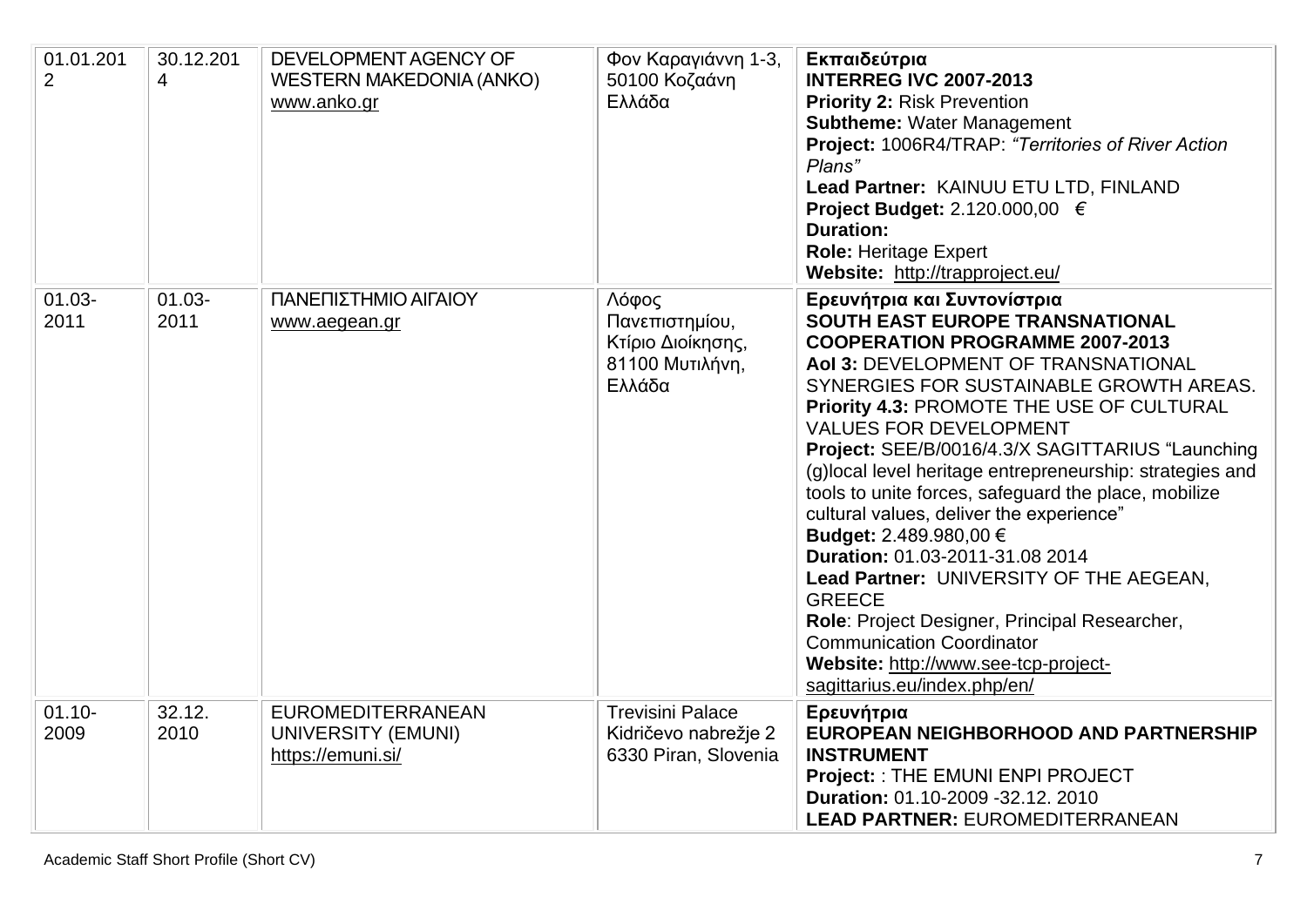|           |                |                                       |                                                                           | UNIVERSITY, SLOVENIA<br>EU SERVICE CONTRACT NR ENPI/2009/226-479<br><b>Position: Short Term Expert</b><br>Role: Development of new EMUNI postgraduate study<br>programme in the Mediterranean Business<br>Development Initiatives on the area of the Union for the<br>Mediterranean                                                                                                                                                                                                                                                                                                                                                                                                     |
|-----------|----------------|---------------------------------------|---------------------------------------------------------------------------|-----------------------------------------------------------------------------------------------------------------------------------------------------------------------------------------------------------------------------------------------------------------------------------------------------------------------------------------------------------------------------------------------------------------------------------------------------------------------------------------------------------------------------------------------------------------------------------------------------------------------------------------------------------------------------------------|
| 17.02.200 | 30.06.200<br>8 | ΠΑΝΕΠΙΣΤΗΜΙΟ ΑΙΓΑΙΟΥ<br>www.aegean.gr | Λόφος<br>Πανεπιστημίου,<br>Κτίριο Διοίκησης,<br>81100 Μυτιλήνη,<br>Ελλάδα | Ερευνήτρια και Συντονίστρια<br>C.I.P. INTERREG IIIB ARCHIMED 2000-2006<br>Priority Axis 3: 3. INTEGRATED AND SUSTAINABLE<br>MANAGEMENT OF CULTURAL AND NATURAL<br>RESOURCES AND OF LANDSCAPES AND RISK<br><b>MANAGEMENT</b><br><b>Measure 3.2: Protection, reformation, planning and</b><br>management of the cultural heritage<br>Project: A.02.052/HERODOT "Tourism Uses of The<br>Historic Environment. Know-How Transfer and Quality<br>Management Practices at Regional and Local Level"<br>Budget: 792.000,00 €<br>Lead Partner: UNIVERSITY OF THE AEGEAN<br><b>Role: Project Designer and Coordinator</b><br>Website:<br>http://www.territorialcooperation.eu/frontpage/show/324 |

| Key refereed journal papers, monographs, books, conference publications etc. List the five (5) more recent and other<br>five (5) selected - (max total 10) |      |                                                                                |                      |                                                        |      |              |
|------------------------------------------------------------------------------------------------------------------------------------------------------------|------|--------------------------------------------------------------------------------|----------------------|--------------------------------------------------------|------|--------------|
| <b>Ref. Number</b>                                                                                                                                         | Year | <b>Title</b>                                                                   | <b>Other authors</b> | Journal and<br><b>Publisher /</b><br><b>Conference</b> | Vol. | <b>Pages</b> |
|                                                                                                                                                            | 2021 | 'HISTORYTELLING:<br>Designing validated heritage<br>narratives for non-captive |                      | <b>Innovative Business</b><br>Management and<br>Global | 14   | $21 - 37$    |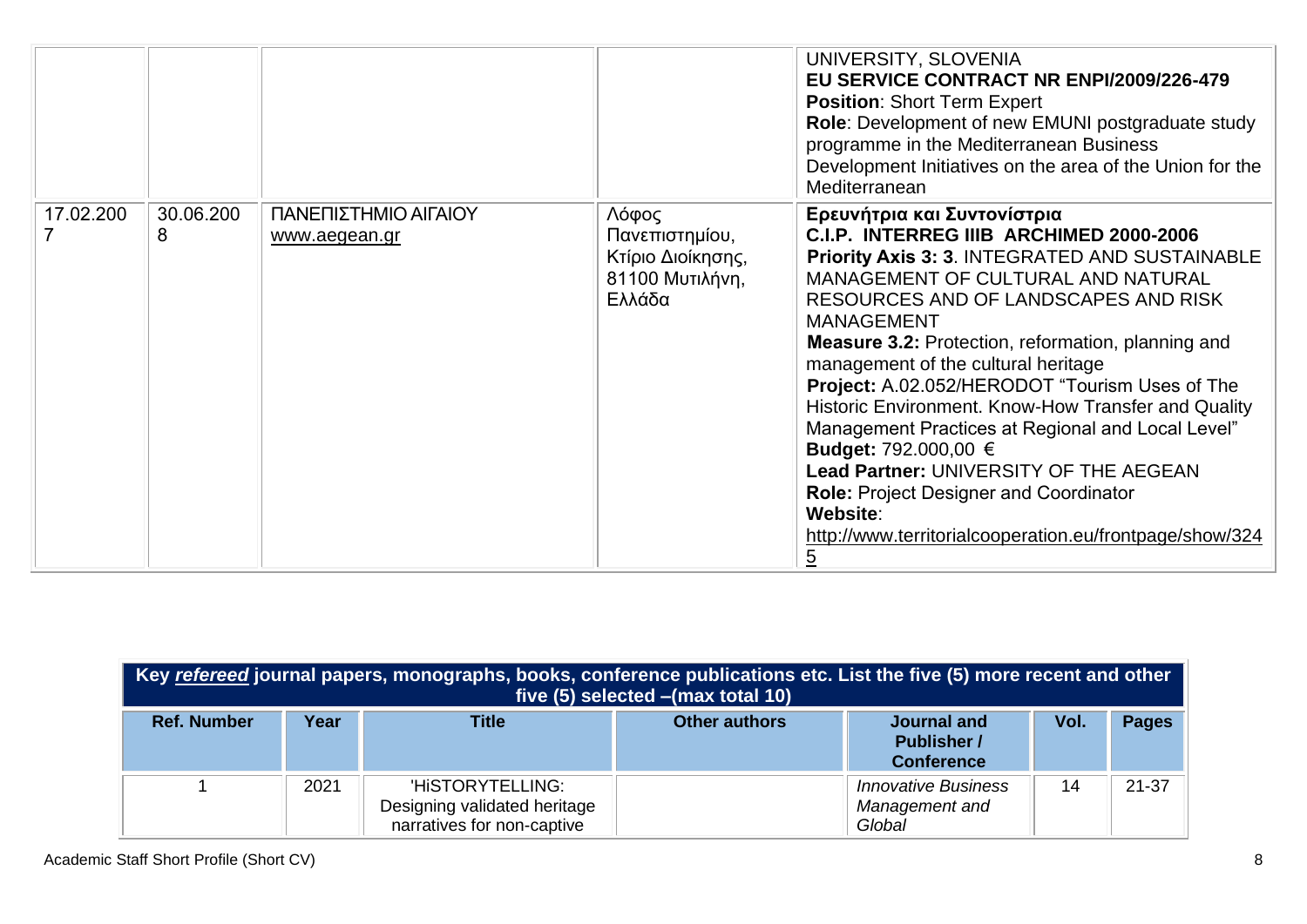|                         |      | audiences. Evidence from EU<br>funded projects in the<br>Programming Period 2014-<br>2020'                                                                     |                             | Entrepreneurship,<br>Lumen Proceedings.                                                            |              |                |
|-------------------------|------|----------------------------------------------------------------------------------------------------------------------------------------------------------------|-----------------------------|----------------------------------------------------------------------------------------------------|--------------|----------------|
| $\overline{2}$          | 2020 | Culture as an Instrument for<br><b>Mass Construction</b>                                                                                                       | Di Russo, Aldo<br>Cinar, K. | <b>Springer Proceedings</b><br>in Business and<br>Economics, ed. A.<br>Kavoura, Springer,<br>Cham  | 8            | 756-<br>764    |
| 3                       | 2020 | <b>Exploiting Human Cognitive</b><br>Architecture to Design a New<br><b>Cultural Narrative for non-</b><br>Captive Audiences: the<br><b>TOURIBOOST Project</b> | Di Russo, Aldo<br>Cinar, K. | <b>Springer Proceedings</b><br>in Business and<br>Economics, ed. A.<br>Kavoura, Springer,<br>Cham  | 8            | 483-<br>419    |
| $\overline{\mathbf{4}}$ | 2019 | 'The migrant every country<br>wants to have: motion,<br>emotion, imagination at the<br>Joe Petrosino Museum in<br>Padula, Italy '                              | Di Russo, Aldo              | <b>Springer Proceedings</b><br>in Business and<br>Economics, ed. A.<br>Kavoura, Springer,<br>Cham, | $\mathbf 1$  | $771 -$<br>779 |
| 5                       |      | 'Castel Lagopesole: From an<br><b>Empty Shell to a Lucrative</b><br>Venture. Digital Heritage and<br>Community Empowerment'.                                   | Di Russo, Aldo              | <b>Springer Proceedings</b><br>in Business and<br>Economics, ed. A.<br>Kavoura, Springer,<br>Cham, | $\mathbf{1}$ |                |
| 6                       |      | 'Lector in Fabula: Reinventing<br>Digital Publishing to Attract<br>the Youth and Strengthen<br><b>Cultural Capital in Sites</b><br>Museums and Collections'    | Di Russo, Aldo              | <b>Springer Proceedings</b><br>in Business and<br>Economics, ed. A.<br>Kavoura, Springer,<br>Cham, | $\mathbf 1$  | 1179-<br>1187  |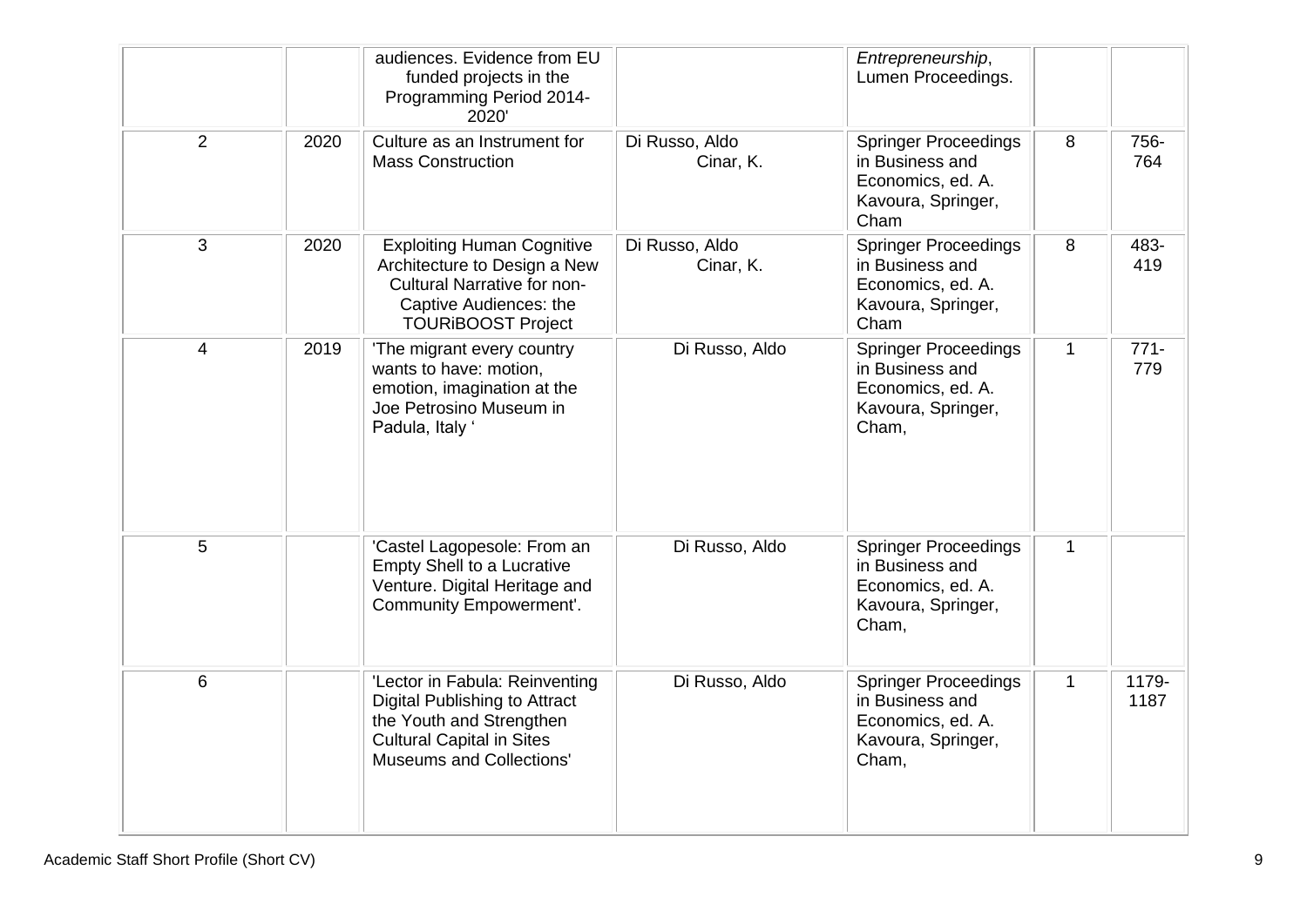| $\overline{7}$ | 2019 | 'Design and delivery of<br>experience based tourism<br>products in heritage settings.<br>The case study of the PEGA<br>training programme', in<br>"Caring and Sharing. The<br>Heritage Environment as an<br>Agent for Change"                                      | Stavrinoudis, T.                               | <b>Springer Proceedings</b><br>in Business and<br>Economics, ed. V.<br>Vasile                                                                      | $\mathbf 1$  | 165-<br>182     |
|----------------|------|--------------------------------------------------------------------------------------------------------------------------------------------------------------------------------------------------------------------------------------------------------------------|------------------------------------------------|----------------------------------------------------------------------------------------------------------------------------------------------------|--------------|-----------------|
| 8              | 2019 | 'Multisensory experiences at<br>heritage places:<br><b>SCRIPTORAMA, the Black</b><br>Sea Open Street Museum', in<br>Caring and Sharing. The<br>Heritage Environment as an<br><b>Agent for Change</b>                                                               | Thomaidis, N., Di Russo,<br>A., and Vasile, V. | <b>Springer Proceedings</b><br>in Business and<br>Economics, Cham,<br>ed. V. Vasile,                                                               | $\mathbf{1}$ |                 |
| 9              | 2018 | 'Experience-Driven Cultural<br>Entrepreneurship: Business<br><b>Models and Regional</b><br>Development in the "World of<br>Frederick II Hohenstaufen', in<br>Entrepreneurship in Culture<br>and Creative Industries:<br>Perspectives from Companies<br>and Regions | Kutsikos, K., Di Russo, A.                     | Springer FGF<br><b>Studies in Small</b><br>Businesses and<br>Entrepreneurship,<br>Cham ed. E.<br>Innerhofer,<br>Pechlaner, H., and<br><b>Borin</b> | $\mathbf{1}$ | $327 -$<br>340. |
| 10             |      | 'The state of the cultural<br>heritage industry in Europe: a<br>growth transformation<br>perspective', in New Media,<br>Entrepreneurship and<br>Sustainable Tourism<br>Development                                                                                 | Kutsikos, K.                                   | Francoangeli, Roma<br>ed. Z. Andreopoulou,<br>Leandros, N.,<br>Quaranta, G., and<br>Salvia, R.                                                     | $\mathbf 1$  | $134 -$<br>141  |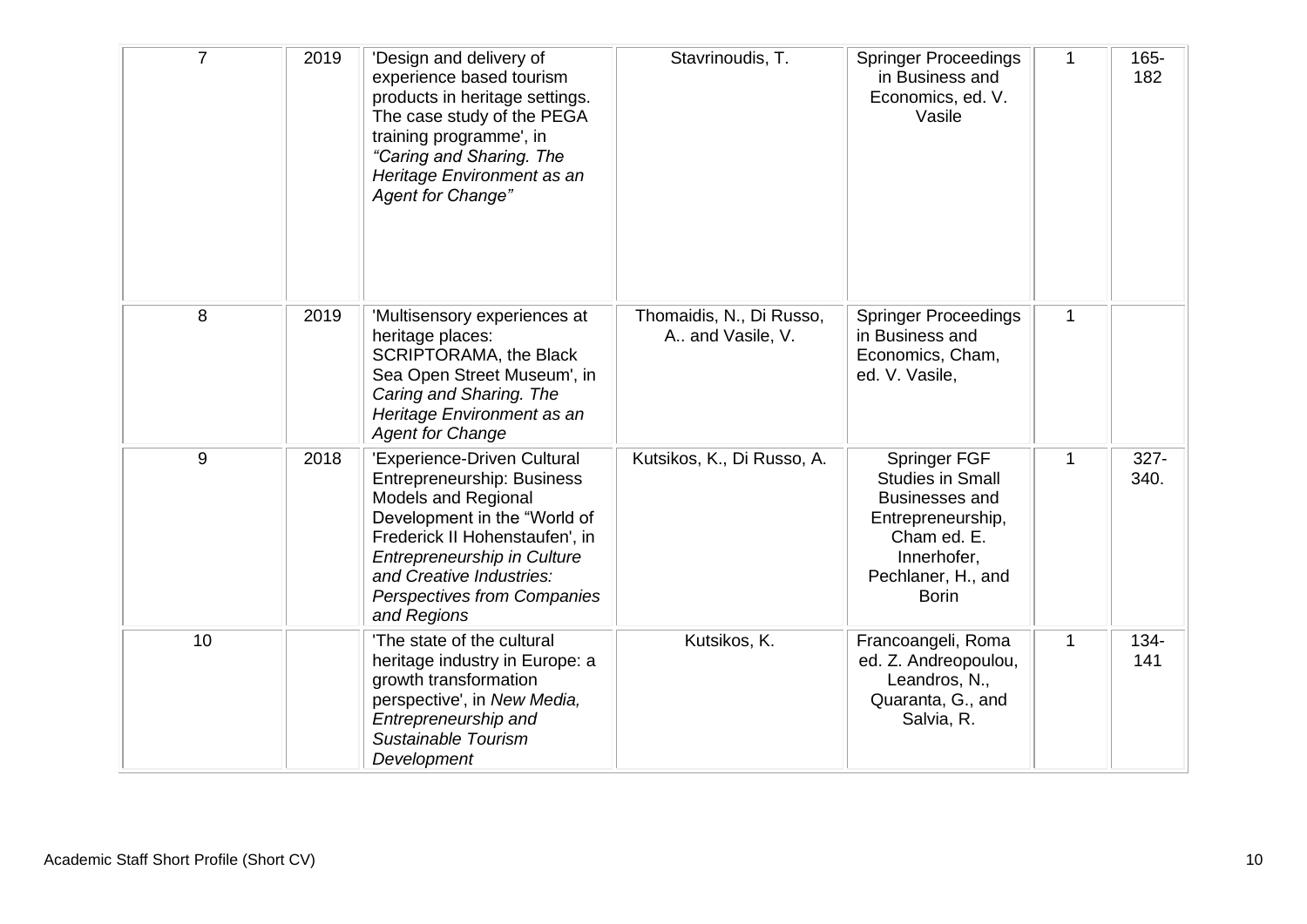|                       | Exhibitions (where applicable). List the five (5) more recent and other five (5) selected.<br>(max total 10) |                                                                                                                                                                                                                                                                                                                                                                                                                                                                                                                                           |                          |                                                             |                                     |  |  |
|-----------------------|--------------------------------------------------------------------------------------------------------------|-------------------------------------------------------------------------------------------------------------------------------------------------------------------------------------------------------------------------------------------------------------------------------------------------------------------------------------------------------------------------------------------------------------------------------------------------------------------------------------------------------------------------------------------|--------------------------|-------------------------------------------------------------|-------------------------------------|--|--|
| Ref.<br><b>Number</b> | <b>Date</b>                                                                                                  | <b>Topic</b>                                                                                                                                                                                                                                                                                                                                                                                                                                                                                                                              | International /<br>Local | Location*                                                   | <b>Role in</b><br><b>Exhibition</b> |  |  |
|                       | $22 - 25$<br>October<br>2019                                                                                 | <b>World Heritage Site Castle</b><br>Santangelo, Italy                                                                                                                                                                                                                                                                                                                                                                                                                                                                                    | International            | International<br><b>Tourism Film</b><br>Festival<br>ART&TUR | Designer & Co-<br>producer          |  |  |
| $\overline{2}$        | $7 - 8$<br>Decemb<br>er 2017                                                                                 | J.P. Museum                                                                                                                                                                                                                                                                                                                                                                                                                                                                                                                               | International            | <b>EUROPEANA</b><br><b>CULTURE</b><br><b>FORUM 2017</b>     | Designer & Co-<br>producer          |  |  |
| 3                     | $08 - 11$<br>March<br>2017                                                                                   | Inauguration of<br><b>EUROTHENTICA, the cultural</b><br>collection, that is recreating<br>Europe as motion, emotion and<br>imagination, EUROTHENTICA<br>brings together hosts and guests<br>through a dynamic storytelling<br>(cultural heritage routes, iBook<br>collection, games) at 70 heritage<br>places in Italy, Spain, Greece,<br>Bulgaria, Slovenia, Romania and<br>Turkey.<br><b>EUROTHENTICA is funded</b><br>project by the COSME<br>Programme for the<br><b>Competitiveness of Small and</b><br>Medium Enterprises 2014-2020 | International            | ITB, Berlin,<br>World Travel and<br><b>Trade Show</b>       | Designer and<br>Coordinator         |  |  |
| $\overline{4}$        | Decemb<br>er 2016                                                                                            | Inauguration of the Heritage<br><b>Game "THE LAST</b><br><b>CONSPIRACY</b> " with theatre<br>performance and game play for                                                                                                                                                                                                                                                                                                                                                                                                                | International            | Castle Race,<br>Ptuj, Slovenia                              | Co-Creator                          |  |  |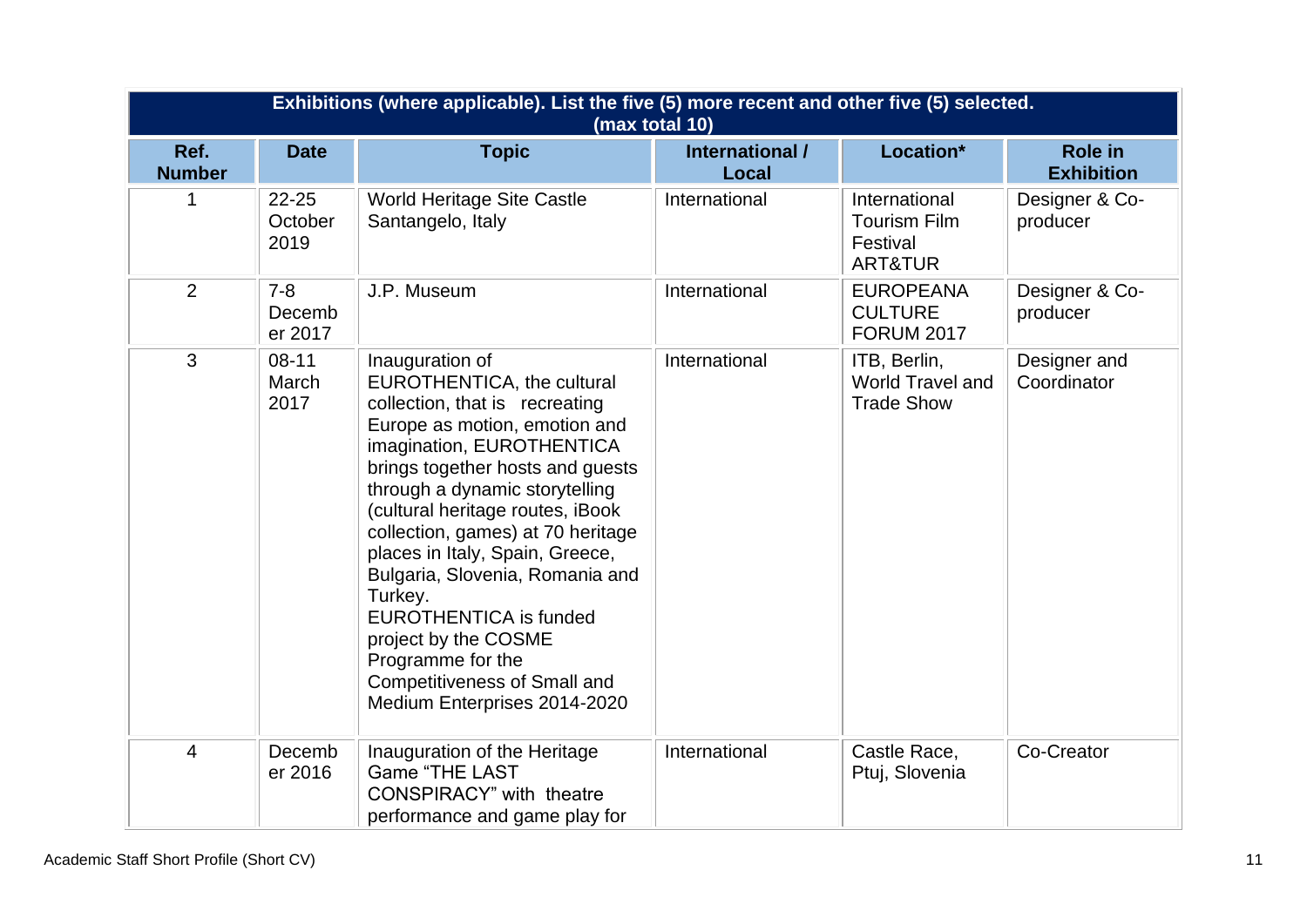|                |                                                                             | the cultural tourism market                                                                                                                                                                                                                                                                                                                                                                                                                                                                                                                                                                                                                                                                                                                                                                                                   |               |                             |
|----------------|-----------------------------------------------------------------------------|-------------------------------------------------------------------------------------------------------------------------------------------------------------------------------------------------------------------------------------------------------------------------------------------------------------------------------------------------------------------------------------------------------------------------------------------------------------------------------------------------------------------------------------------------------------------------------------------------------------------------------------------------------------------------------------------------------------------------------------------------------------------------------------------------------------------------------|---------------|-----------------------------|
| 5              | $31st$ of<br>May-2 <sup>nd</sup><br>of June,<br>2016<br>Istanbul,<br>Turkey | Inauguration of SCRIPTORAMA,<br>the first Open Street Museum in<br>the Black Sea Basin. It is<br>designed and implemented on a<br>CB basis through know-how<br>transfer and exchange of good<br>practices, assessed by a Cross<br>Border Quality System, the Open<br>Street Museum completes the<br>Project mission multiplying<br>effects for local communities<br>across the Cooperation Area. It<br>consists of 100 bilingual<br>interpretive panels accessible via<br>Quick Response Codes in the<br>territory, a Travel Aider and an a<br>multimedia iBook for iOS and<br>Android operating systems with<br>490 digital spaces connected to<br>the Google map and available as<br>free download at the Appstore.<br>SCRIPTORAMA is funded by the<br>ENI CBC BLACK SEA JOINT<br><b>OPERATIONAL PROGRAMME</b><br>2007-2013 | International | Designer and<br>Coordinator |
| 6              |                                                                             | <b>TOBBACO PERFUMES funded by</b><br>the ENI CBC BLACK SEA JOINT<br>OPERATIONAL PROGRAMME<br>2007-2013 282/48077 ALECTOR:<br>"Collaborative Networks of<br>Multilevel Actors to advance quality<br>standard for heritage tourism at<br><b>Cross Border Level"</b>                                                                                                                                                                                                                                                                                                                                                                                                                                                                                                                                                             | Local         | Designer and<br>Coordinator |
| $\overline{7}$ |                                                                             | A EURASIAN TRAIL                                                                                                                                                                                                                                                                                                                                                                                                                                                                                                                                                                                                                                                                                                                                                                                                              | Regional      | Designer and                |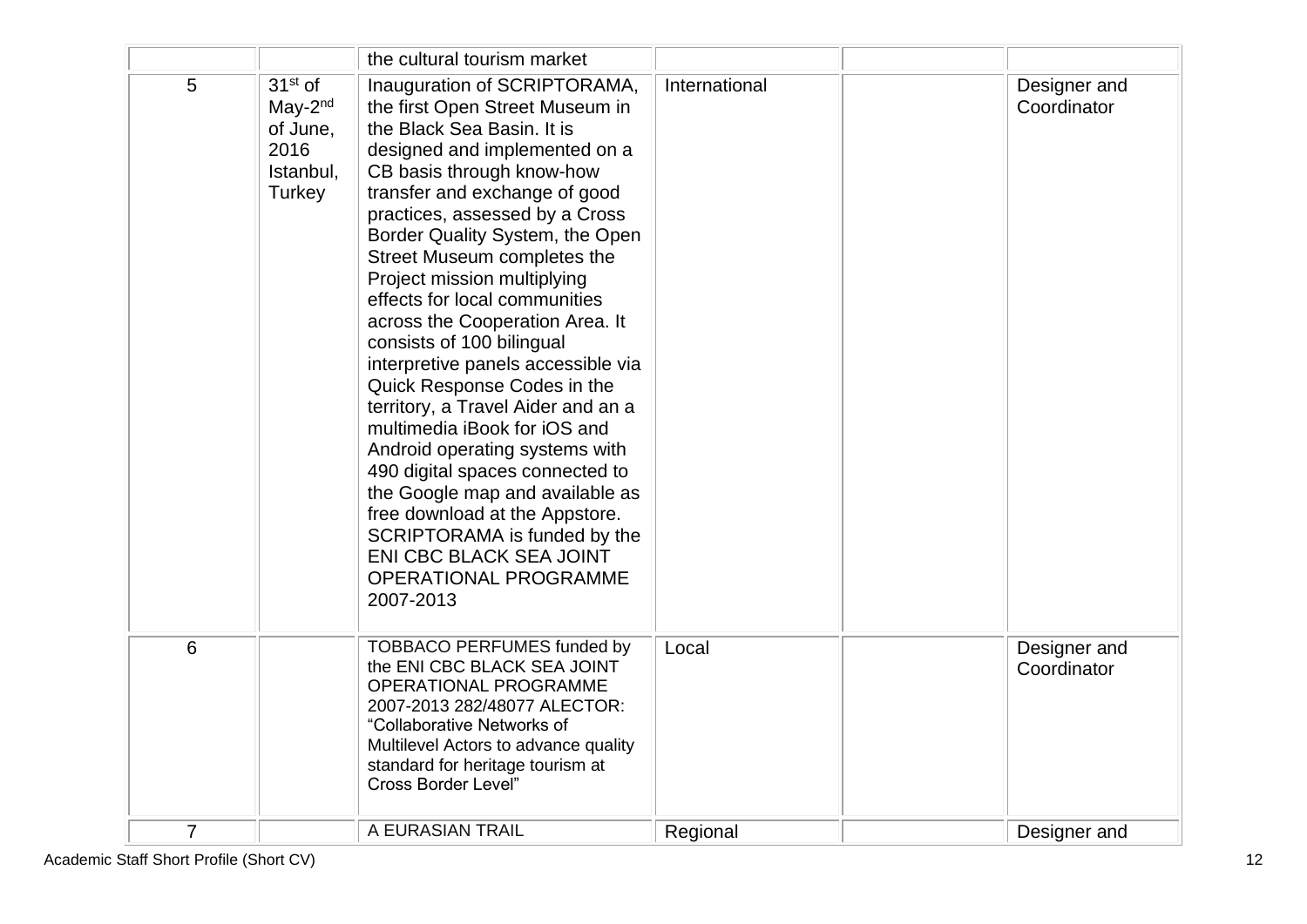|   |                                                                                | funded by the ENI CBC BLACK<br><b>SEA JOINT OPERATIONAL</b><br>PROGRAMME 2007-<br>2013282/48077 ALECTOR:<br>"Collaborative Networks of<br>Multilevel Actors to advance quality<br>standard for heritage tourism at<br><b>Cross Border Level"</b>                                                                                                                                                                                                                                                                                               |               |                                                                         | Coordinator                 |
|---|--------------------------------------------------------------------------------|------------------------------------------------------------------------------------------------------------------------------------------------------------------------------------------------------------------------------------------------------------------------------------------------------------------------------------------------------------------------------------------------------------------------------------------------------------------------------------------------------------------------------------------------|---------------|-------------------------------------------------------------------------|-----------------------------|
| 8 | $11 - 14$<br>April<br>2014,<br>Lagopes<br>ole,<br><b>Basilicat</b><br>a, Italy | Inauguration of the first ROVING<br>MUSEUM in South East Europe.<br>The ROVING MUSEUM adapts<br>to visitor needs in a constantly<br>changing knowledge ecosystem<br>implementing new ways of<br>recreational learning and visitor<br>satisfaction. It includes a QRC-<br>driven portable exhibition with<br>110 cultural heritage narratives,<br>accessible via QRCs in the<br>territory, an app for iOS and<br>Android, and a social media<br>driven participatory space, to<br>support contextual co-creation<br>and participatory learning. | International |                                                                         | Designer and<br>Coordinator |
| 9 | 2013                                                                           | <b>Description:</b> A multisensory<br>experience with print media and<br>QRCs in the Unesco enlisted<br>Medieval<br>Town of Rhodes,<br>Greece<br>Public Space: 20 Panels in the<br>Medieval City of Rhodes,<br><b>Audiovisual Exhibition and Game</b><br>SEE/B/0016/4.3/X SAGITTARIUS<br>"Launching (g)local level heritage<br>entrepreneurship: strategies and<br>tools to unite forces, safeguard the<br>place, mobilize cultural values,                                                                                                    | International | <b>DIAGORAS</b><br><b>INTERNATIONA</b><br>L AIRPORT OF<br><b>RHODES</b> |                             |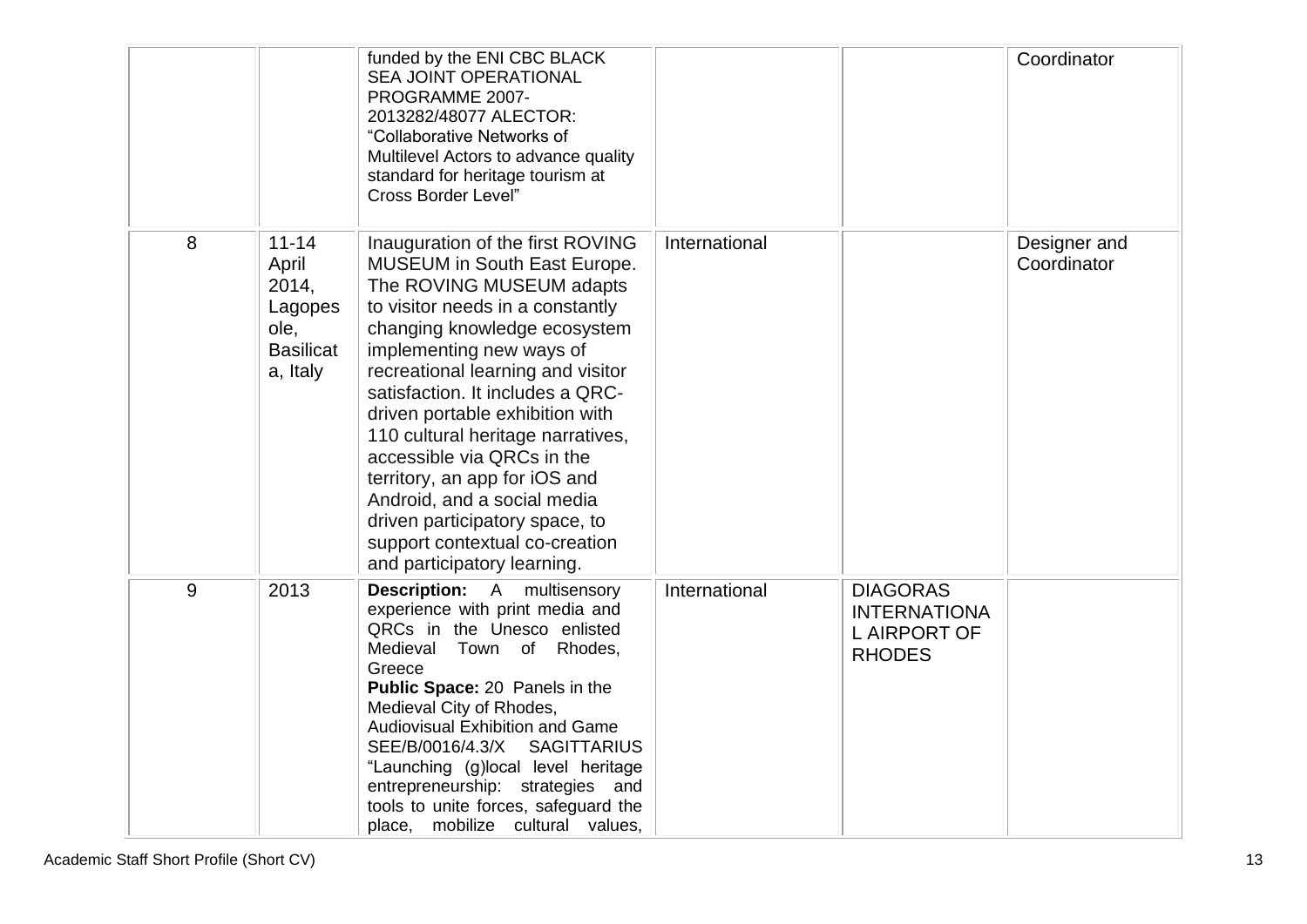|    |                              | deliver the experience"<br>SOUTH EAST<br><b>EUROPE</b><br>TRANSNATIONAL COOPERATION<br><b>PROGRAMME 2007-2013</b> |               |                                                                                            |                                       |
|----|------------------------------|-------------------------------------------------------------------------------------------------------------------|---------------|--------------------------------------------------------------------------------------------|---------------------------------------|
| 10 | 2013                         | <b>BLUE GENIOUS AWARD for the</b><br>iBook "Darwin a man who<br>changed his mind'.                                | International | <b>Blue Genius</b><br><b>Internazionales</b><br>Medienfestival at<br>Villingen,<br>Germany | Co-Designer<br>(Blue Genius<br>Award) |
|    | $22 - 25$<br>October<br>2019 | <b>World Heritage Site Castle</b><br>Santangelo, Italy                                                            | International | International<br><b>Tourism Film</b><br>Festival<br>ART&TUR                                | Designer & Co-<br>producer            |

\**Specify venue, geographic location etc*

|                       | Research Projects. List the five (5) more recent and other five (5) selected<br>(max total 10) |                                                                                                                                                                                                                                                                                                                                                                                                                                                                                                                                                                                                                        |                                                                     |                              |  |  |  |
|-----------------------|------------------------------------------------------------------------------------------------|------------------------------------------------------------------------------------------------------------------------------------------------------------------------------------------------------------------------------------------------------------------------------------------------------------------------------------------------------------------------------------------------------------------------------------------------------------------------------------------------------------------------------------------------------------------------------------------------------------------------|---------------------------------------------------------------------|------------------------------|--|--|--|
| Ref.<br><b>Number</b> | <b>Date</b>                                                                                    | <b>Title</b>                                                                                                                                                                                                                                                                                                                                                                                                                                                                                                                                                                                                           | <b>Funded by</b>                                                    | <b>Project Role*</b>         |  |  |  |
|                       | 01.01.2020-<br>30.06.2022                                                                      | <b>ENI CBC BLACK SEA PROGRAMME 2014-</b><br>2020<br><b>Project:</b><br>ENICBCBS/1./1.1./831/HERIPRENEURSHIP<br>"Establishing long-lasting partnerships to upgrade<br>heritage-based offers and create new investment<br>opportunities in tourism and the cultural and<br>creative industries at UNESCO designates Areas in<br>the Black Sea Basin<br>http://blacksea-cbc.net/black-sea-<br><b>Website:</b><br>basin-2014-2020/<br><b>PRIORITY AXIS 1.1:</b> Entrepreneurship &<br>Innovation<br>Lead Partner: DEVELOPMENT AGENCY OF<br><b>KAVALA</b><br><b>Role: Project Designer</b><br><b>Budget:</b> 1 335 626.91 € | <b>ENI CBC BLACK</b><br><b>SEA</b><br><b>PROGRAMME</b><br>2014-2020 | <b>Scientific Supervisor</b> |  |  |  |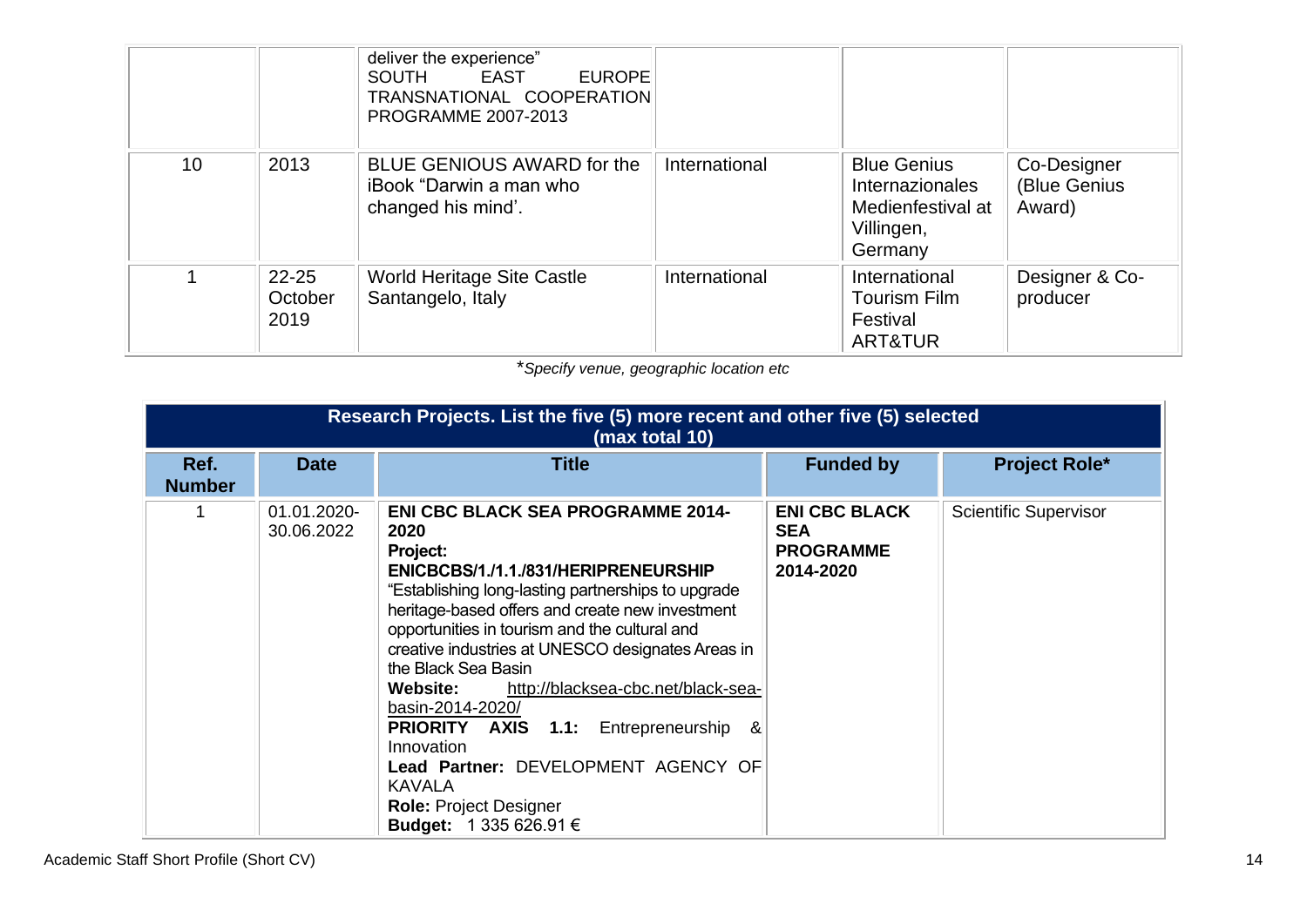|                |                                            | Duration: 01.01.2020-30.06.2022                                                                                                                                                                                                                                                                                                                                                                                                                                                                                                                                                                                                                                                                                                                                                                         |                                                                   |                               |
|----------------|--------------------------------------------|---------------------------------------------------------------------------------------------------------------------------------------------------------------------------------------------------------------------------------------------------------------------------------------------------------------------------------------------------------------------------------------------------------------------------------------------------------------------------------------------------------------------------------------------------------------------------------------------------------------------------------------------------------------------------------------------------------------------------------------------------------------------------------------------------------|-------------------------------------------------------------------|-------------------------------|
| 2              | Ongoing<br>01.09.2019-<br>31.08.2022       | <b>INTERREG GREECE-ALBANIA 2014-2020</b><br>Project: SMARTIMONY MIS 5041666 Support<br>stakeholders tackle strategic innovation in tourism<br>in peripheral, remote and sparsely populated areas<br>with resilient heritage offers and place based<br>investments in the Cultural and Creative Industries<br><b>Priority Axis 2: Boosting the Local Economy</b><br>Thematic Priority: 2d. Encouraging tourism and<br>cultural and natural heritage<br>Specific Objective: 2.1 Preserve cultural and<br>natural resources as a prerequisite for tourism<br>development of the cross-border area<br>Lead Partner: Technological Educational Institute<br>of Epirus, Department of Computer Engineering<br><b>Role: Project designer</b><br><b>Budget:</b> 895.846,42 €<br>Duration: 01.09.2019-31.08.2021 | <b>INTERREG</b><br><b>GREECE-</b><br><b>ALBANIA 2014-</b><br>2020 | <b>Principal Researcher</b>   |
| 3              | Ongoing<br>15-12-2019<br>$-14-06-$<br>2022 | <b>ERASMUS+</b><br>Project: AD HOC Accessible and Digitalized<br>Cultural Heritage for persons with disabilities<br><b>Strand: Strategic Partnerships for Higher</b><br>Education / 2019-1-MK01-KA203-060269<br>Lead Partner: Ss. Cyril and Methodius<br><b>University</b><br><b>Role: Partner</b><br>Budget: 259,874,00 €<br>Duration: 15-12-2019 - 14-06-2022                                                                                                                                                                                                                                                                                                                                                                                                                                         |                                                                   |                               |
| $\overline{4}$ | Ongoing<br>01.06.2018-<br>3105.2023        | <b>INTERREG EUROPE 2014-2021</b><br>Project: KEEP ON<br>Priority: 4.1. Improving natural and cultural<br>heritage policies<br><b>Lead Partner: Institute for Economic</b><br>Development of Ourense Province (INORDE),<br>ES<br>Budget: €1,370,543.00<br>Duration: 01.06.2018-3105.2023                                                                                                                                                                                                                                                                                                                                                                                                                                                                                                                 | <b>INTERREG</b><br><b>EUROPE 2014-</b><br>2020                    | Researcher                    |
| 5              | 24.07.2017-<br>28.08.2020                  | Project: KEEP ON<br><b>Priority:</b> 4.1. Improving natural and cultural                                                                                                                                                                                                                                                                                                                                                                                                                                                                                                                                                                                                                                                                                                                                | <b>INTERREG</b><br><b>BALKAN MED TCP</b>                          | <b>Researcher and Trainer</b> |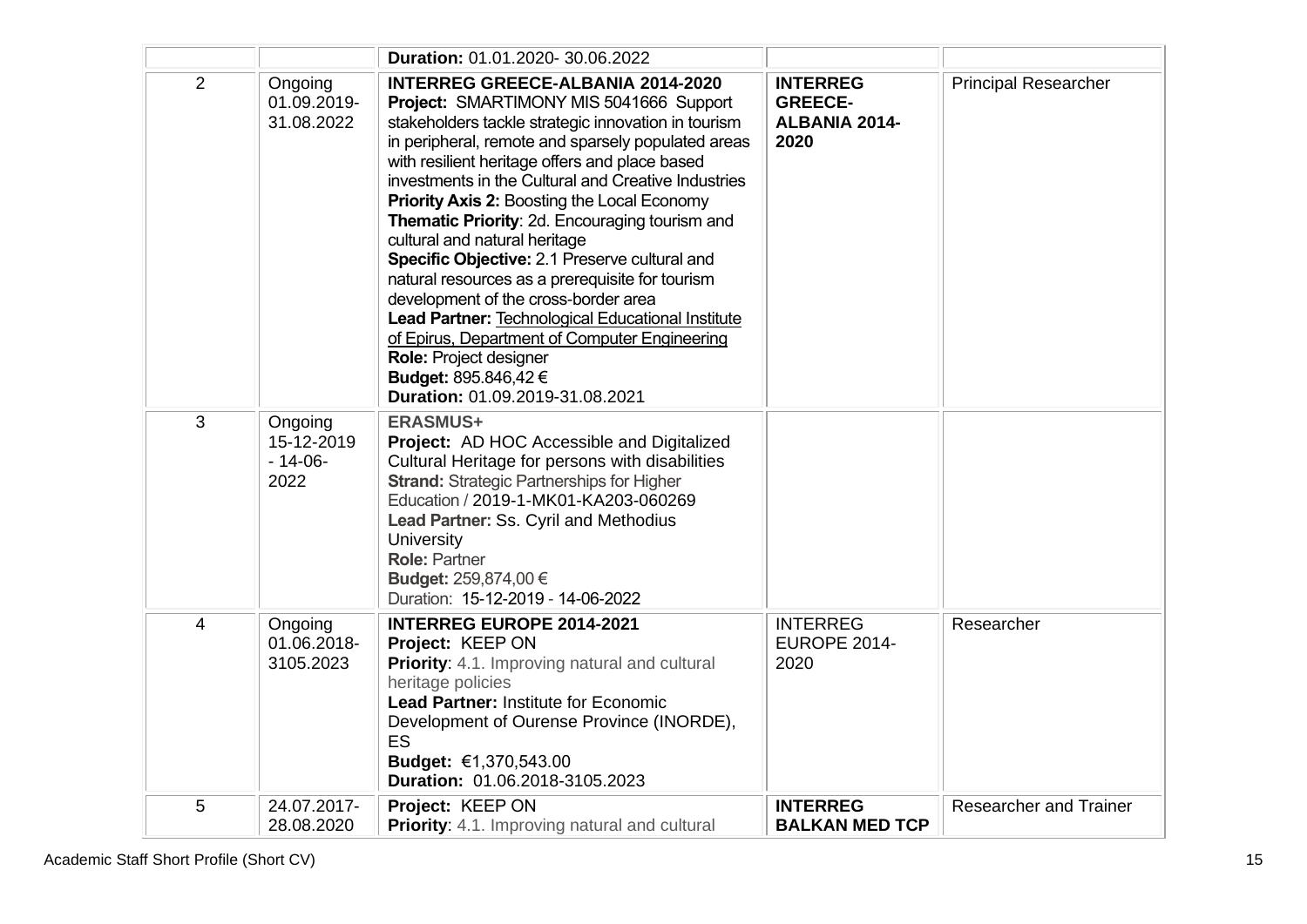|                |                                        | heritage policies<br>Lead Partner: Institute for Economic<br>Development of Ourense Province (INORDE),<br><b>ES</b><br><b>Role: Subcontractor</b><br>Budget: €1,370,543.00<br>Duration: 01.06.2018-3105.20-23                                                                                                                                                                                                                                                                                                                                                                                                                                                                                                   | 2014-2020                                     |                             |
|----------------|----------------------------------------|-----------------------------------------------------------------------------------------------------------------------------------------------------------------------------------------------------------------------------------------------------------------------------------------------------------------------------------------------------------------------------------------------------------------------------------------------------------------------------------------------------------------------------------------------------------------------------------------------------------------------------------------------------------------------------------------------------------------|-----------------------------------------------|-----------------------------|
| 6              |                                        | <b>ERASMUS+ 2014-2020</b><br>Project: TOURIBOOST/2018-1-TR01-KA203-<br>058344 "Reorienting tourism education with digital,<br>social and intercultural competences to support<br>local stakeholders tackle strategic innovation in<br>heritage tourism"<br><b>STRAND: Strategic Partnerships for Higher</b><br>Education<br>Lead Partner: NEU University Konya, Turkey<br><b>Role: Project Designer</b><br><b>Budget:</b> 238.980,00 €<br>Duration: 01.09.2018-31.08.2020                                                                                                                                                                                                                                       | <b>ERASMUS+ 2014-</b><br>2020                 | <b>Principal Researcher</b> |
| $\overline{7}$ | Completed<br>15.12.2017-<br>28.02.2021 | INTERREG BALKAN-MEDITERRANEAN TCP<br>2014-2020<br>Project: INNOVIMENTOR "Generating SME MEDITERRANEAN<br>product and process innovation with a new TCP 2014-2020<br>tourism mobility model, stakeholder alliances and<br>skills alliances to facilitate the market uptake of<br>local enterprises in remote and sparsely<br>populated areas<br>Specific Objective: 1.2: Innovative territories<br>Website:http://www.interreg.gr/images/news-<br>en/Balkan-<br>Mediterranean/120317/BMP.PassResultsPA1.pdf<br><b>PRIORITY</b><br>AXIS 1.1: Entrepreneurship<br>୍ୟ<br>Innovation<br>Lead Partner: UNIVERSITY OF THE AEGEAN<br>Role: Project Designer<br>Budget: 989. 949,00 €<br>Duration: 15.12.2017-30.10.2020 | <b>INTERREG</b><br><b>BALKAN-</b>             | <b>Principal Researcher</b> |
| 8              | Completed<br>01.03.2016-               | <b>COSME 2014-2020</b><br><b>COS-TOUR-2015-3-04</b>                                                                                                                                                                                                                                                                                                                                                                                                                                                                                                                                                                                                                                                             | <b>COSME</b><br><b>FOR</b><br><b>PRGRAMME</b> | <b>Principal Researcher</b> |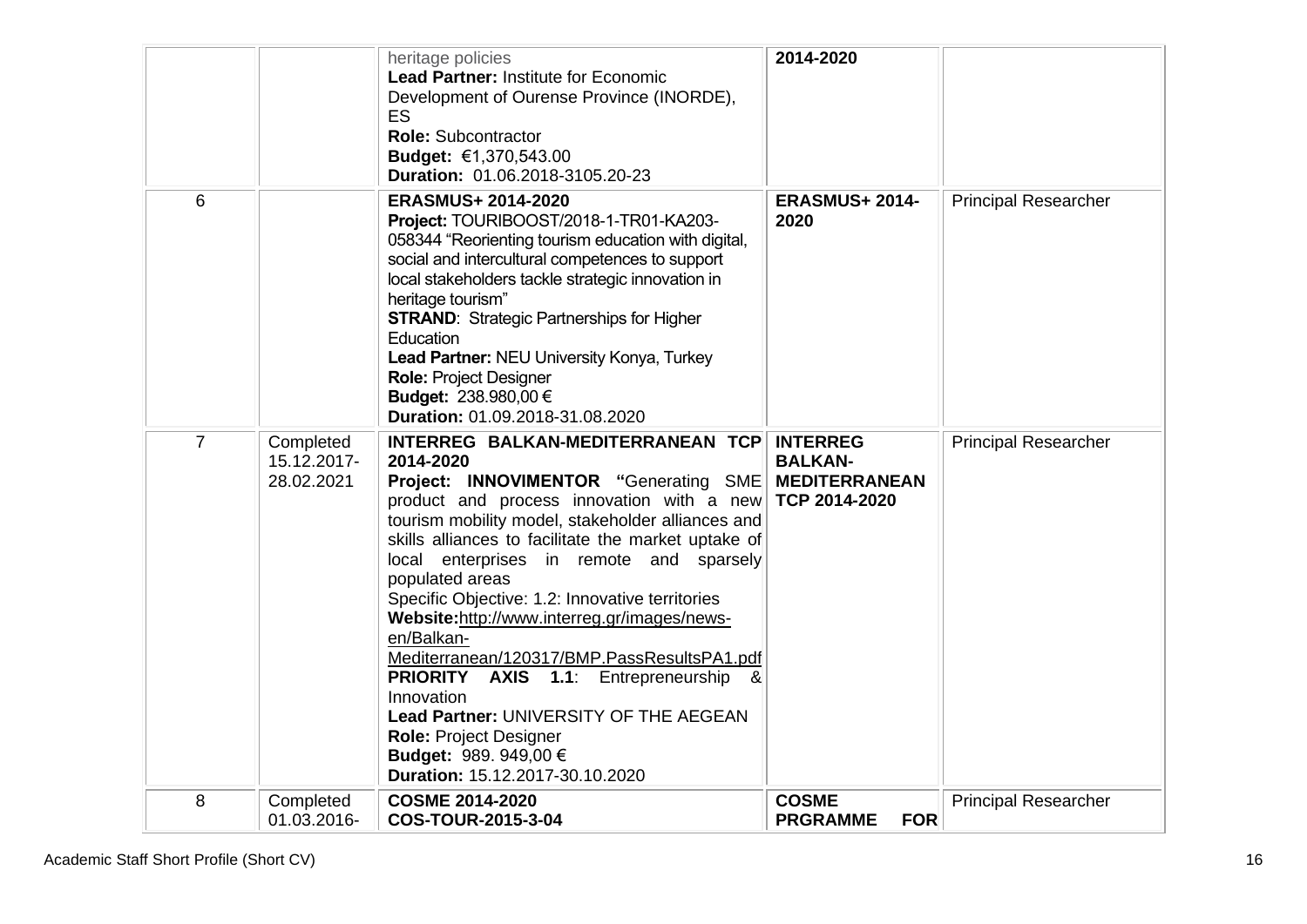|    | 30.09.2017                             | Project: DIVERTIMENTO/699493 Diversifying<br>tourism offers in peripheral destinations with<br>heritage-based<br>and<br>services,<br>products<br>stakeholder-skills alliances to internationalize MEDIUM<br>locally operating micro-enterprises<br>Website: http://divertimentoenterprise.eu/<br>Lead Partner: CULTUREPOLIS<br><b>Role: Project Designer</b><br><b>Budget:</b> 312 329,00 €<br>Duration: 01.03.2016-30.09.2017                                                                                                                                                                                                                                                                                                                                                   | <b>THE</b><br><b>COMPETITIVENESS</b><br>OF SMALL AND<br><b>ENTERPRISES</b><br>2014-2020                                                                                                  |                                   |
|----|----------------------------------------|----------------------------------------------------------------------------------------------------------------------------------------------------------------------------------------------------------------------------------------------------------------------------------------------------------------------------------------------------------------------------------------------------------------------------------------------------------------------------------------------------------------------------------------------------------------------------------------------------------------------------------------------------------------------------------------------------------------------------------------------------------------------------------|------------------------------------------------------------------------------------------------------------------------------------------------------------------------------------------|-----------------------------------|
| 9  | Completed<br>01.05.2015-<br>31.05.2016 | <b>CREATIVE EUROPE 2014-2020</b><br>CE Culture Cooperation Projects 2015<br>Category 1 - Smaller scale cooperation projects<br>Project: 2015/1630/001-001CAI: Citizen Artist<br><b>Incubator</b><br>Website: http://www.citizenartist.eu/<br><b>Lead Partner: CULTURE POLIS</b><br><b>Role: Coordinator</b><br>Budget: 331 806,99 €<br>Duration: 01.05.2015-31.05.2016                                                                                                                                                                                                                                                                                                                                                                                                           |                                                                                                                                                                                          | <b>Project Manager</b>            |
| 10 | Completed<br>01.01.2014-<br>30.06 2016 | <b>EUROPEAN</b><br><b>NEIGHBORHOOD</b><br><b>PARTNERSHIP INSTRUMENT</b><br>JOINT OPERATION PROGRAMME BLACK<br><b>SEA BASIN 2007-2013</b><br><b>Priority 1.</b> Supporting cross border partnerships<br>for economic and social development based on<br>combined resources,<br><b>Measure 1.2</b> Creation of tourism networks in<br>order to promote joint tourism development<br>initiatives and traditional products<br>Project: 282/48077 ALECTOR: "Collaborative<br>Networks of Multilevel Actors to advance quality<br>standard for heritage tourism at Cross Border<br>Level"<br><b>Budget: 1.184.327,01EUR</b><br>Duration: 01.01.2014-30.06 2016<br>Lead Partner: DRAMA DEVELOPMENT S.A.<br>(D.D. S.A), GREECE<br>Role: Project Designer<br>Website: http://alector.org/ | <b>AND EUROPEAN</b><br><b>NEIGHBORHOOD</b><br><b>AND</b><br><b>PARTNERSHIP</b><br><b>INSTRUMENT</b><br><b>JOINT OPERATION</b><br><b>PROGRAMME</b><br><b>BLACK SEA BASIN</b><br>2007-2013 | Project Designer &<br>Coordinator |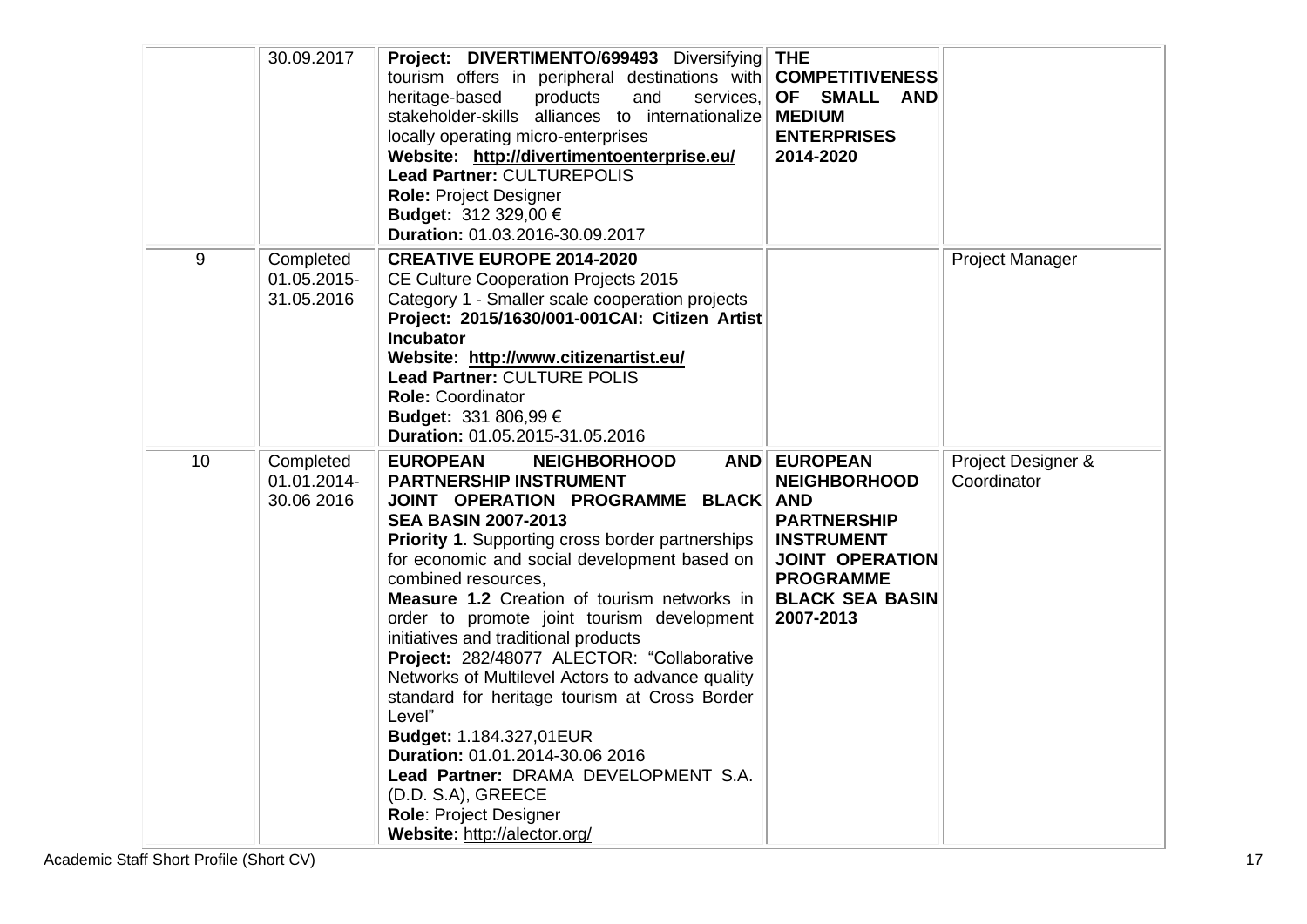|                    | <b>Consulting Services and/or Participation in Councils / Boards/ Editorial Committees.</b><br>List the five (5) more recent |                                                                                                                      |                                                                                          |                                                  |  |  |
|--------------------|------------------------------------------------------------------------------------------------------------------------------|----------------------------------------------------------------------------------------------------------------------|------------------------------------------------------------------------------------------|--------------------------------------------------|--|--|
| <b>Ref. Number</b> | <b>Period</b>                                                                                                                | <b>Organization</b>                                                                                                  | <b>Title of Position or Service</b>                                                      | <b>Key Activities</b>                            |  |  |
| 1                  | 01.06.2019<br>ongoing                                                                                                        | <b>EATSA</b><br><b>EURO-ASIA</b><br><b>ASSOCIATION</b><br>OF TOURISM<br><b>ENTERPRISES</b>                           | <b>EU Project Advisor</b>                                                                | <b>Proposal Writer</b>                           |  |  |
| $\overline{2}$     | 01.06 2010-<br>31.08.2018                                                                                                    | <b>INTREPRET</b><br><b>EUROPE</b><br>European<br>Association for<br>the<br>Interpretation of<br>Heritage,<br>Germany | Founding Member and EU<br><b>Project Advisor</b>                                         | Founding Member and EU<br><b>Project Advisor</b> |  |  |
| 3                  | 30.09.2017<br>ongoing                                                                                                        | <b>ARTIFACTORY</b>                                                                                                   | Consulting Services on audio-<br>visual productions for sites,<br>museum and collections | <b>Proposal Writer</b>                           |  |  |
| $\overline{4}$     | 01.01.2007-<br>30.06.2016                                                                                                    | <b>ANED</b><br>(Development<br>Agency of<br>Drama),<br>Greece                                                        | Consultancy in heritage and<br>tourism                                                   | <b>Heritage Expert</b>                           |  |  |
| 5                  | 2006-2014                                                                                                                    | University of<br>the Aegean,<br>Greece                                                                               | <b>Consulting Services in R&amp;D</b>                                                    | <b>Proposal Writer</b>                           |  |  |

*\*Project Role: i.e. Scientific/Project Coordinator, Research Team Member, Researcher, Assistant Researcher, other*

| Awards / International Recognition (where applicable). List the five (5) more recent and other five (5) selected.<br>(max total 10) |             |       |                    |  |
|-------------------------------------------------------------------------------------------------------------------------------------|-------------|-------|--------------------|--|
| Ref.                                                                                                                                | <b>Date</b> | Title | <b>Awarded by:</b> |  |